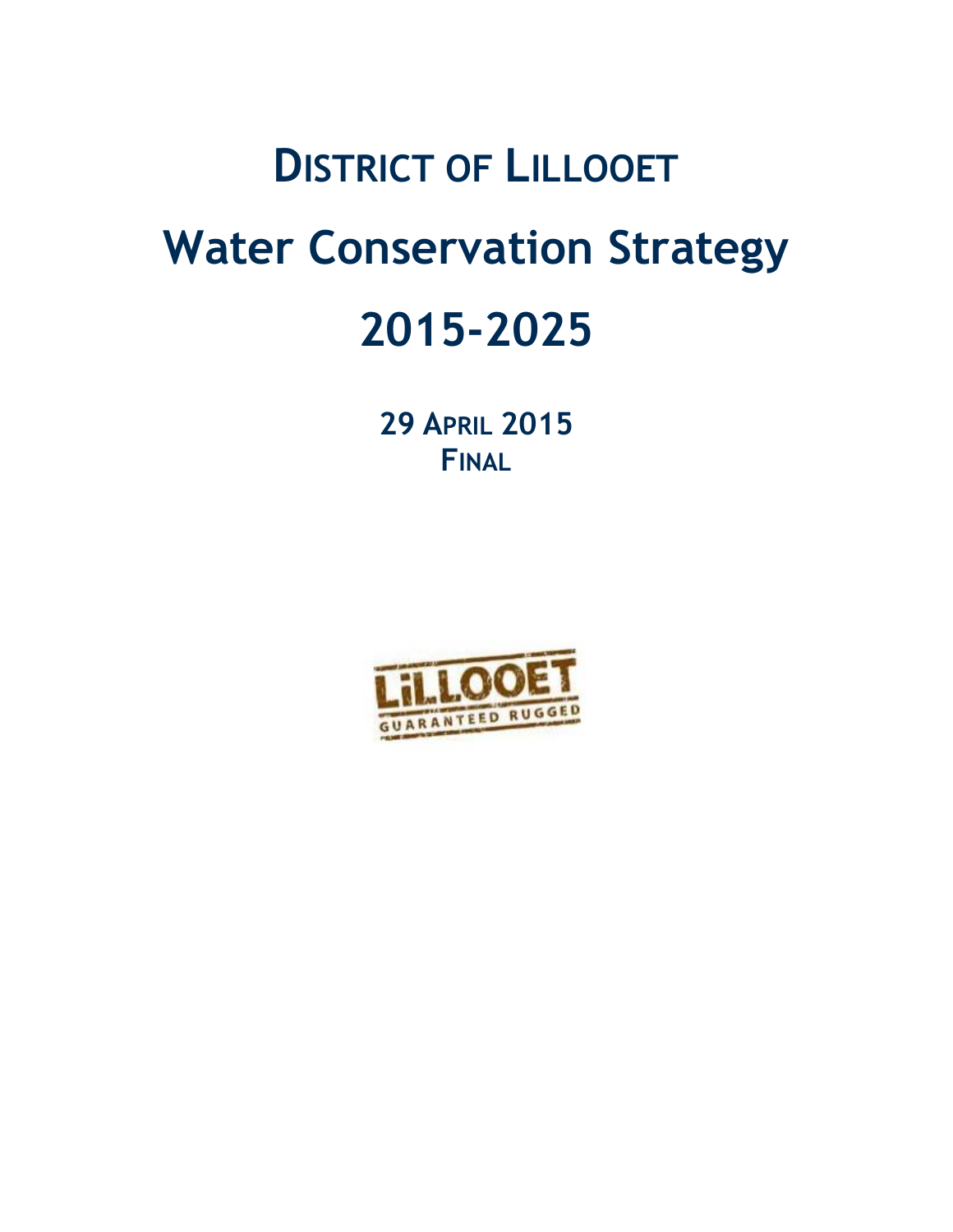*This report was prepared by Econics on behalf of the District of Lillooet. If you have any questions or comments regarding the information included in this report, please contact:*

> Jodi Pawloski Public Works & Engineering, District of Lillooet (250) 256-4289 [jpawloski@lillooetbc.ca](mailto:bng@coquitlam.ca)

> > Prepared by

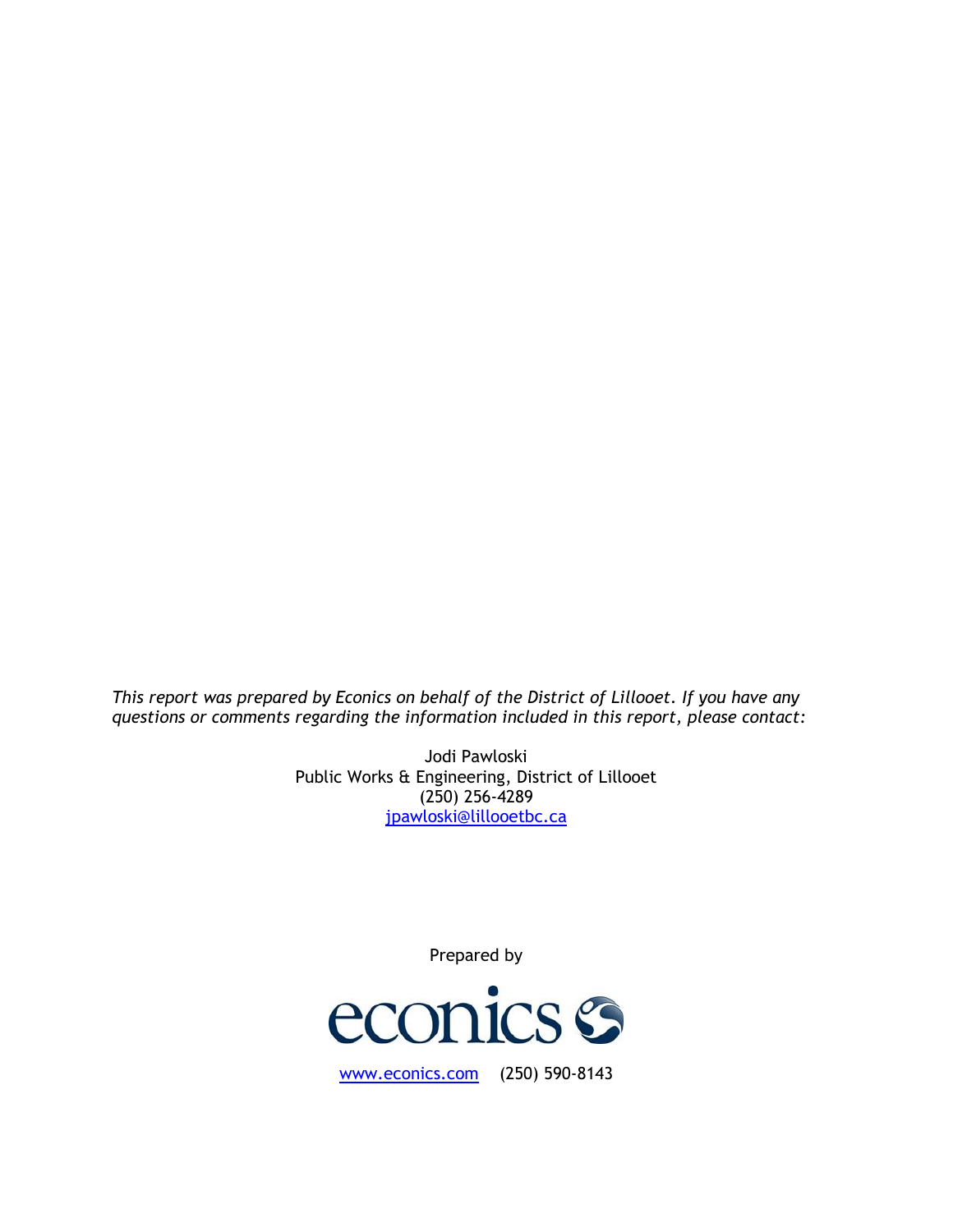# **Table of Contents**

# **List of Figures**

# **List of Tables**

| Table 3: Summary of Key Actions under Theme #1: Outdoor Irrigation  11            |  |
|-----------------------------------------------------------------------------------|--|
|                                                                                   |  |
| Table 5: Summary of Key Actions under Theme #2: Improve Water Use Accounting 12   |  |
|                                                                                   |  |
| Table 7: Summary of Key Actions under Theme #3: Municipal Leadership  13          |  |
|                                                                                   |  |
| Table 9: Summary of Key Actions under Theme #4: Residential Efficiency Program 15 |  |
|                                                                                   |  |
|                                                                                   |  |
|                                                                                   |  |
|                                                                                   |  |
|                                                                                   |  |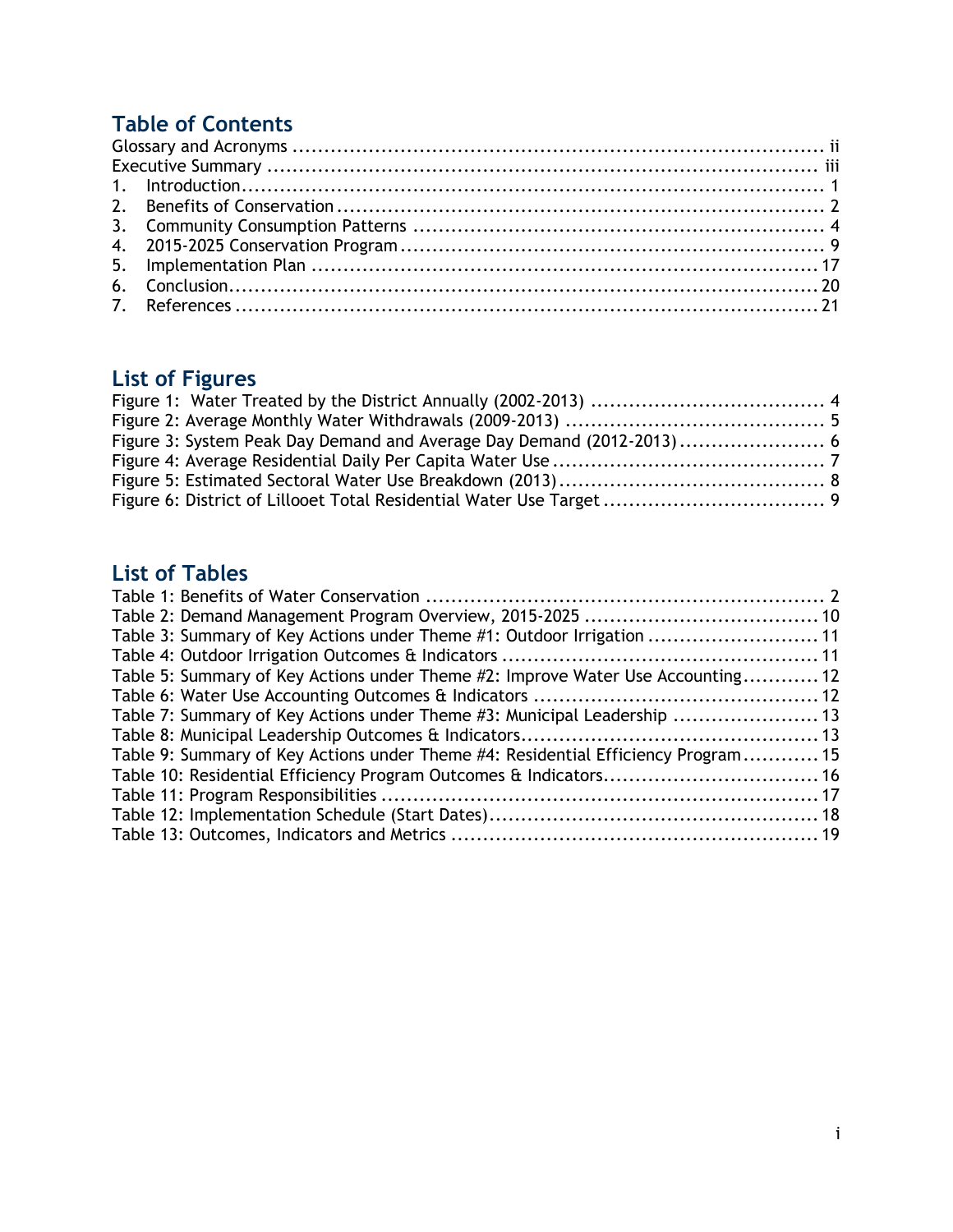# <span id="page-3-0"></span>**Glossary and Acronyms**

Technical terms and acronyms used throughout the report are explained below.

**Average Day Demand**: Total bulk water purchases for the year divided by 365 days.

**Billed Consumption**: The volume of water consumed by utility customers as recorded by their meters, which is then collected and entered into the billing systems by the District.

**CII**: Refers to all Commercial, Industrial and Institutional (CII) customers that use water in their operations, either as a production input or for domestic-like purposes.

**Conservation Measure:** A tool used by the District of Lillooet to generate water savings in the community. These tools can be financial (e.g., fixture rebates), educational (e.g., booths at community events), technical (e.g., leak detection) or regulatory (e.g., outdoor watering bylaw).

**Lcd**: Litres per capita per day. This unit is used to measure consumption on a per person basis. While overall demand may be increasing with population, the LCD can decrease as water efficiencies are gained.

**Non-Revenue Water**: Water that has been treated and pumped to the distribution system, but is generally not metered, not billed, and therefore does not contribute to utility revenues. Sources can include legitimate but non-billed uses such as mains flushing and fire hydrant use, and real water loss such as leaks.

**Peak Day Demand:** Peak day production divided by total serviced population, reported in litres per capita per day (LCD).

**Per Capita Average Day Demand:** Average day demand divided by total serviced population, reported in litres per capita per day (LCD).

**Produced Water**: The total volume of water treated by the District of Lillooet, including all water that is consumed by users (revenue water) and non-revenue water.

**Total Residential (TR)**: Describes the sector of the serviced population that uses water for domestic purposes, both indoor and outdoor. It includes single and multi-family dwellings.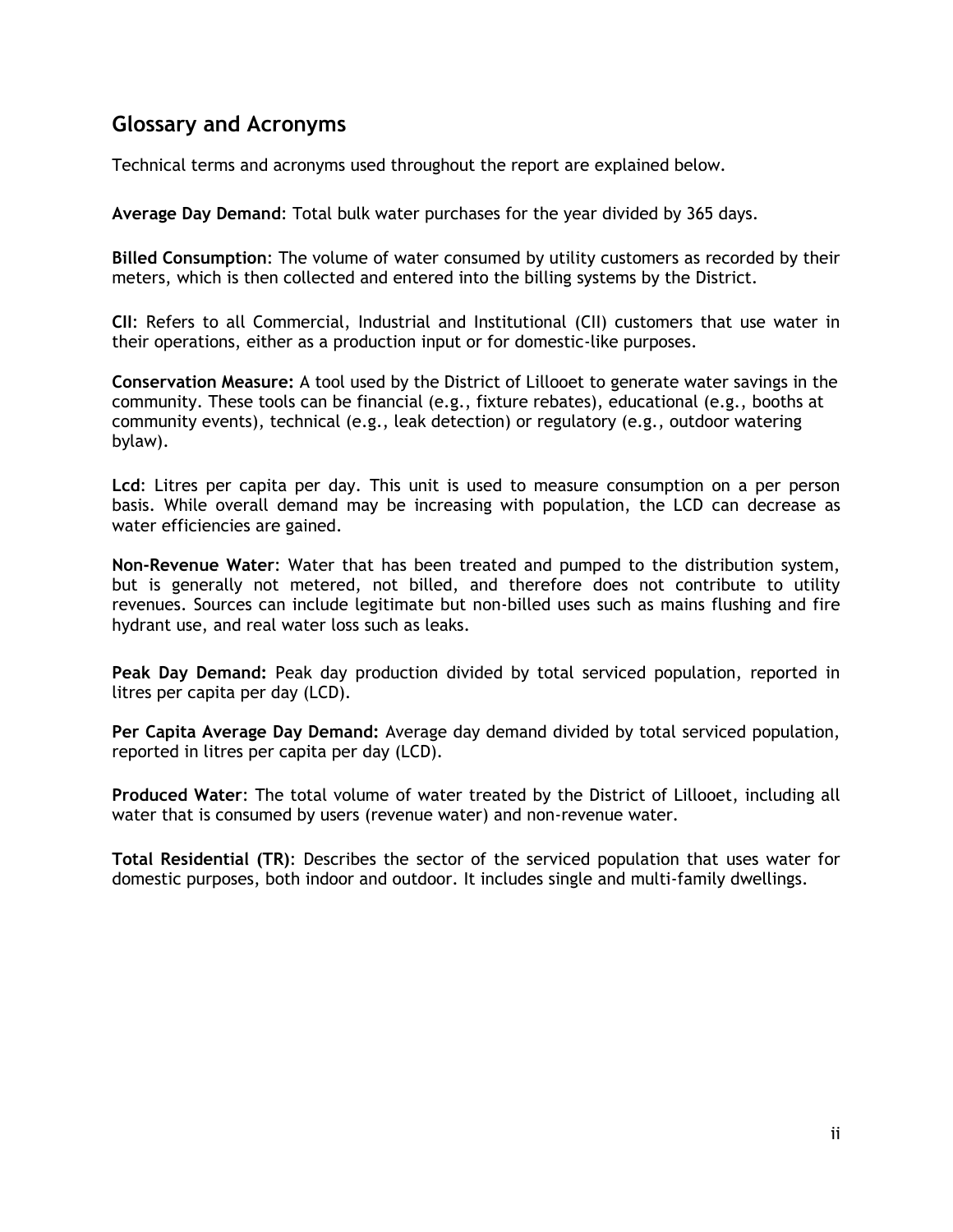# <span id="page-4-0"></span>**Executive Summary**

Water is a valuable resource that should be used wisely. By working together to use water as efficiently as possible in municipal operations, in private dwellings, and at commercial operations, the District of Lillooet can ensure that supplies are sustainable into the future.

#### **Benefits of Conservation**

Promoting efficiency will bring a number of social, ecological and economic benefits to the District. These include saving energy and money on treatment and distribution, upholding grant commitments associated with recent infrastructure projects, and enhancing the District's stewardship of our shared natural environment. Water conservation will not only improve our quality of life today, but will also leave a desirable place to live for future generations.

#### **Lillooet's Consumption Patterns**

Since 2006, the District's population has been relatively constant at just over 2,300 people. It is expected that this may grow modestly in the coming years, by 0.5% each year. Even though the amount of water treated by the District between 2002 and 2013 decreased by 3.8% each year on average, demand has increased somewhat in recent years. This is contrary to what is observed in most Canadian communities and can be taken as a sign that it is time to renew our commitment to conservation.

In the summer, water use spikes significantly, by up to three times the average daily demand. This is due primarily to an increase in lawn and garden irrigation. High consumption on hot days places significant pressure on the District's infrastructure and could result in diminished water quality. Reducing summer demand is a key focus in this strategy.

In 2013, residents of Lillooet used 57% of all water treated by the District. On average, this amounts to 686 liters per person each day (Lcd), which is high compared with other communities. Although there are reasons for this – Lillooet is the hottest place in the country and meters have only recently been introduced – there are still opportunities to enhance efficiency.

Commercial, industrial and institutional customers consumed about 11% of treated water. Customers in this category include schools, hotels, retail stores, office buildings, restaurants, hospitals, gas stations, and malls, among others. An estimated 5% of the District's water is delivered to T'it'q'et First Nation.

The remaining 27% of water the District treats is attributed to non-revenue water (NRW).<sup>1</sup> This is also relatively high compared with other communities. There may be legitimate uses of NRW. However, before conclusions can be drawn the individual components of NRW must be identified and quantified. This is also a focus of this strategy.

 $<sup>1</sup>$  NRW is water that has been treated and pumped through the distribution system, but is generally not</sup> billed and therefore does not contribute to utility revenues. It can include "real losses" such as leaks, overflows, flow tests and fire hydrant testing, or "apparent losses" from errors in meter reading and data handling or other factors.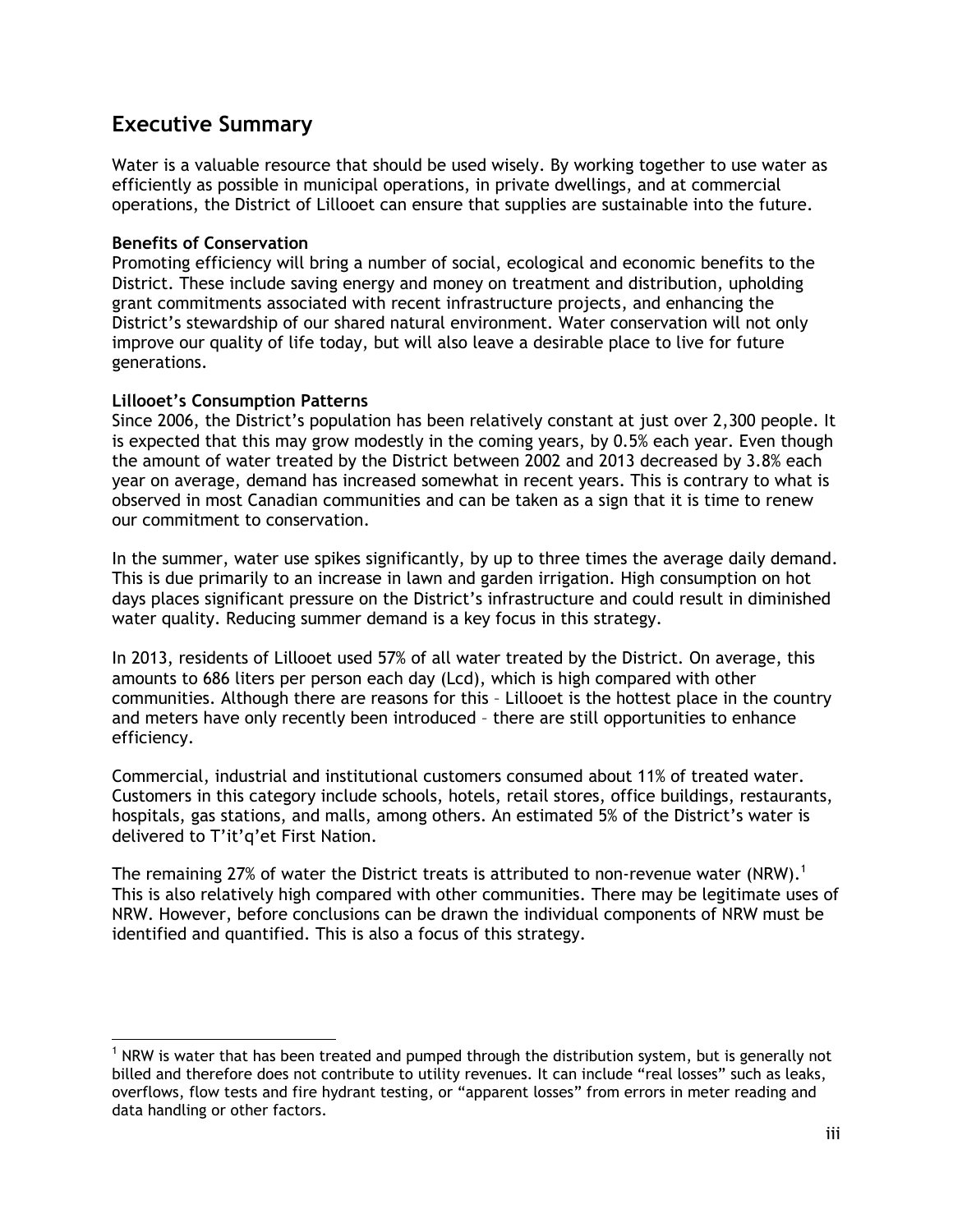#### **2015-2025 Conservation Program**

The District of Lillooet's vision is to continuously supply safe drinking water to the residents and businesses of Lillooet. In support of this, the following water use targets have been set:

- reduce total residential consumption to 520 litres per capita per day (Lcd) by 2020;
- reach a total residential Lcd of 450 by 2025;
- reduce the amount of water treated by the District each year by 5% of the baseline amount until 2020; and,
- after 2020, reduce the amount of water produced by 2% of the baseline each year.

To achieve these targets, the District will implement a water conservation program comprised of measures that have been proven to achieve results in jurisdictions throughout the province and across the country. These measures can be grouped into four themes:

- 1. **Outdoor Water Use**: enhance the effectiveness of the existing outdoor watering bylaw primarily through education and outreach, but also enforcement as required.
- 2. **Water Use Accounting**: enhance understanding of where water ends up throughout the District, including identifying individual components of NRW and controlling them as appropriate.
- 3. **Municipal Leadership**: lead the way toward sustainability by ensuring municipal facilities are water-efficient.
- 4. **Residential Water Use Program**: raise awareness of the importance of water conservation, assist residents in reducing their use, and provide a financial incentive for conservation.

#### **Implementation Plan**

Implementation will require commitment from staff across all departments at the District, as well as from the residents and businesses of Lillooet. Progress will be reported to Council annually. As well, the plan will be reviewed and updated following five years, half way through the implementation period.

What is documented in this plan is the beginning, not the end, of Lillooet's journey to improved water efficiency. With a strong focus on outdoor water use, municipal and utility operations, and encouraging residential conservation, the District is laying a solid foundation to implement more advanced measures in the future.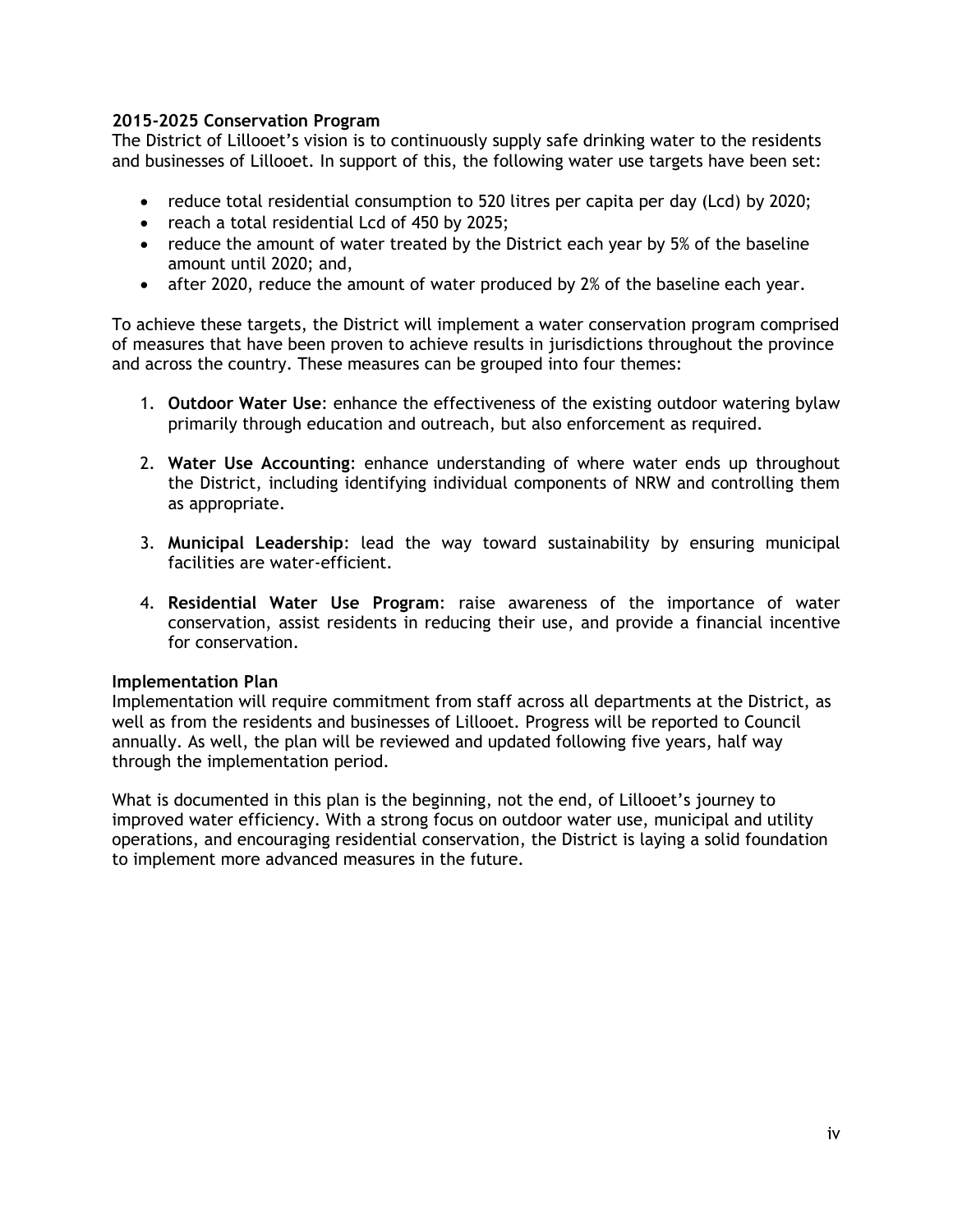# <span id="page-6-0"></span>**1. Introduction**

Water is a valuable resource that should be used wisely. It is integral to every aspect of our community. It is used for domestic purposes, such as drinking, cooking, bathing and gardening. It is a requirement for economic pursuits that range from food preparation, to sanitation, to industrial processes, among others. And it is used in community protection and enhancement for activities such as firefighting and irrigation of public green spaces.

As such, the District of Lillooet is committed to providing residents and businesses with sufficient and high quality supplies. By working together to use water as efficiently as possible at municipal facilities, in private dwellings, and at commercial operations, the community can ensure that our water resources are sustainable into the future.

In 2014, the District contracted Econics, a Canadian leader in municipal sustainability planning, to assist with development of this *Water Conservation Strategy*.

The purpose of this document is to put forward a plan to improve the efficiency of water use in the District of Lillooet. The intent is not to expect users to do without, but to do more with less in a realistic and cost-effective manner, without adversely impacting lifestyles or wellbeing. Development of this plan followed the process recommended by the provincial *BC Water Conservation Guide* (2013).

This document contains four main sections:

- Section 2 briefly summarizes the benefits of pursuing water conservation;
- Section 3 describes consumption patterns and trends in the District;
- Section 4 describes water use targets and the new program for the next ten years, from 2015-2025; and,
- Section 5 contains an implementation plan.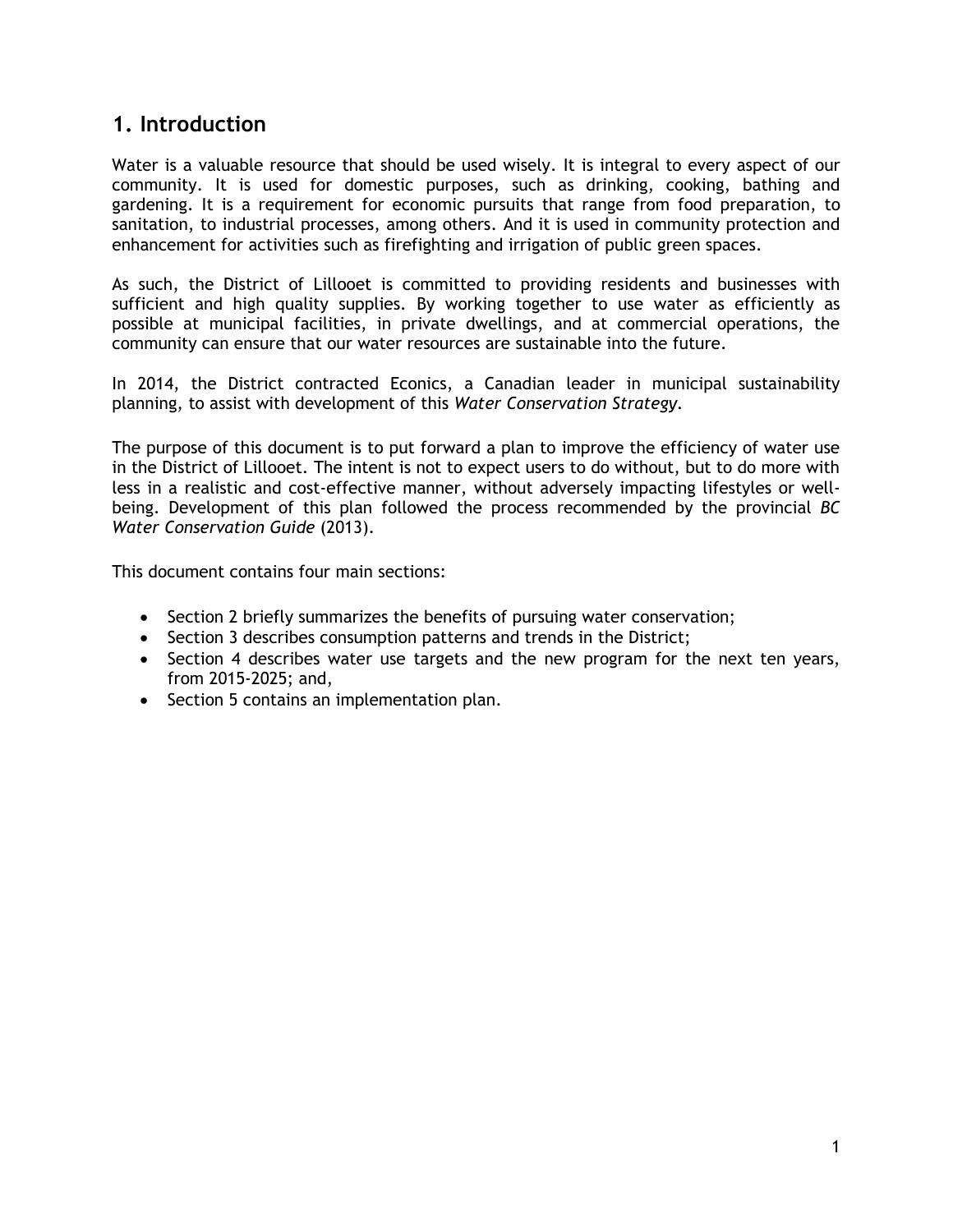# <span id="page-7-0"></span>**2. Benefits of Conservation**

Water conservation can result in environmental, financial, and community benefits, some of which are listed below in Table 1. It also helps the District meet local, provincial and federal policy and regulatory requirements.

<span id="page-7-1"></span>

|                                       | Reduced chemical use and disposal for water and wastewater treatment                                                                    |
|---------------------------------------|-----------------------------------------------------------------------------------------------------------------------------------------|
|                                       | Reduced sewage disposal to the environment                                                                                              |
| Environmental<br><b>Benefits</b>      | Reduced energy use and greenhouse gas emissions due to reductions in water<br>treatment and pumping                                     |
|                                       | Enhanced stormwater attenuation during heavy rainfall events                                                                            |
|                                       | Enhanced environmental flows for streams, fish and aquatic ecosystems                                                                   |
|                                       | Reduced or avoided impacts from construction of new infrastructure                                                                      |
|                                       | Reduced operations and maintenance costs                                                                                                |
|                                       | Cost savings for the District and for residents from reduced energy use with less<br>water pumping and heating                          |
| <b>Financial</b><br>Benefits          | Adoption of best practices improves the chances of senior government funding<br>and other grants                                        |
|                                       | Deferred or avoided capital investment in new major infrastructure                                                                      |
|                                       | Reduced maximum day demand can lead to system infrastructure downsizing or<br>deferrals                                                 |
|                                       | Enhanced resilience to prolonged drought and a changing climate                                                                         |
|                                       | Stimulation of investment and innovation                                                                                                |
| Community<br><b>Benefits</b>          | More water retained in reservoirs for firefighting and other emergency needs                                                            |
|                                       | Enhanced aquatic recreation opportunities                                                                                               |
|                                       | Promotion of a stewardship ethic within the community                                                                                   |
|                                       | Supports objectives in the District's Official Community Plan                                                                           |
| Policy and<br>Legislative<br>Benefits | Contributes to meeting obligations under the Province's Water Act,<br>Environmental Management Act, and Municipal Wastewater Regulation |
|                                       | Supports the goals put forth in the Province's water plan, Living Water Smart                                                           |
|                                       | Supports the federal Council of the Federation's Water Charter                                                                          |

#### **Table 1: Benefits of Water Conservation**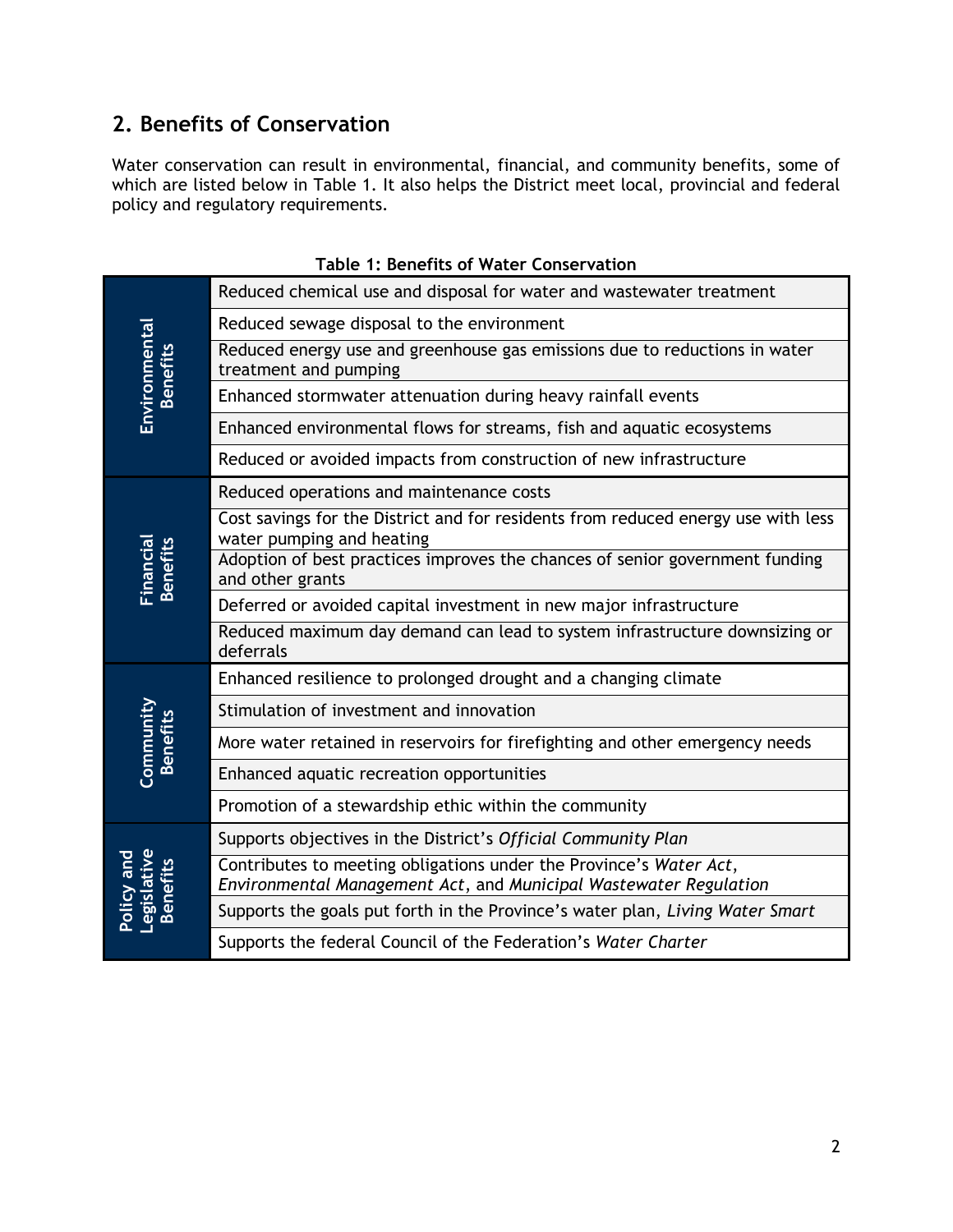For the District of Lillooet, benefits that emerge as particularly important include:

#### **Energy savings and avoided greenhouse gas emissions**

Using water more efficiently can conserve energy and therefore avoid greenhouse gas emissions in a number of ways. At a community level, the District will treat and pump less water through its distribution network. Savings can also result from reductions in the embedded energy associated with manufacturing and shipping for water and wastewater treatment products. At an individual scale, homes and businesses will heat less water for uses such as showering and clothes washing. This supports the District's direction laid out in the Official Community Plan to address energy and emissions management (DoL, 2007, p. 10-7).

#### **Cost savings from reduced energy use**

The newly-constructed Seton River intake requires more energy to pump water from the source to residents and businesses in Lillooet compared with the old gravity-fed system. Conservation results in less pumping, leading to reduced energy costs and financial savings for the utility, which can be passed on to customers.

#### **Infrastructure grants encourage conservation**

In recent years, the District of Lillooet has invested significantly in water supply, treatment and distribution infrastructure. Financial assistance from senior levels of government has enabled much of this work to occur. Water conservation is included as a funding condition and the District is committed to fulfilling this requirement.

#### **Reduced water withdrawals from the environment**

Conservation efforts may result in less water being withdrawn for use, which means that more can be left in the river. Although environmental assessment studies related to construction of the Seton River intake found negligible effects related to pumping by the District, using resources more efficiently is always a desirable objective.

#### **More accurate water use accounting**

Conservation measures often involve improved tracking of how much water is treated, as well as the amount consumed by residents and businesses. They may also target improved management of real losses throughout the network. Ensuring services are as effective and efficient as possible keeps costs low for everyone. This begins with understanding how water is used throughout our community.

#### **Improved drinking water quality**

Although it is expected that the Seton River source will meet demands the majority of the time, the capacity of the new treatment system will be tested during the summer months when water use is the highest. Supplementary supply options are available but produce a lower quality of water (DoL, 2013 and 2011). Conservation measures could reduce or eliminate the need to rely upon these alternative sources.

#### **Promotion of a stewardship ethic**

Stewardship is the responsibility for environmental quality shared by all those whose actions affect the environment. Using water efficiently is one of the ways citizens can directly contribute to reducing their ecological footprint and make a difference in the places where they live and work. The cumulative impacts of individual actions can be great. Water use in Lillooet is high by provincial and Canadian standards, which presents an opportunity for everyone to do their part and to ensure supplies are sustainable into the future.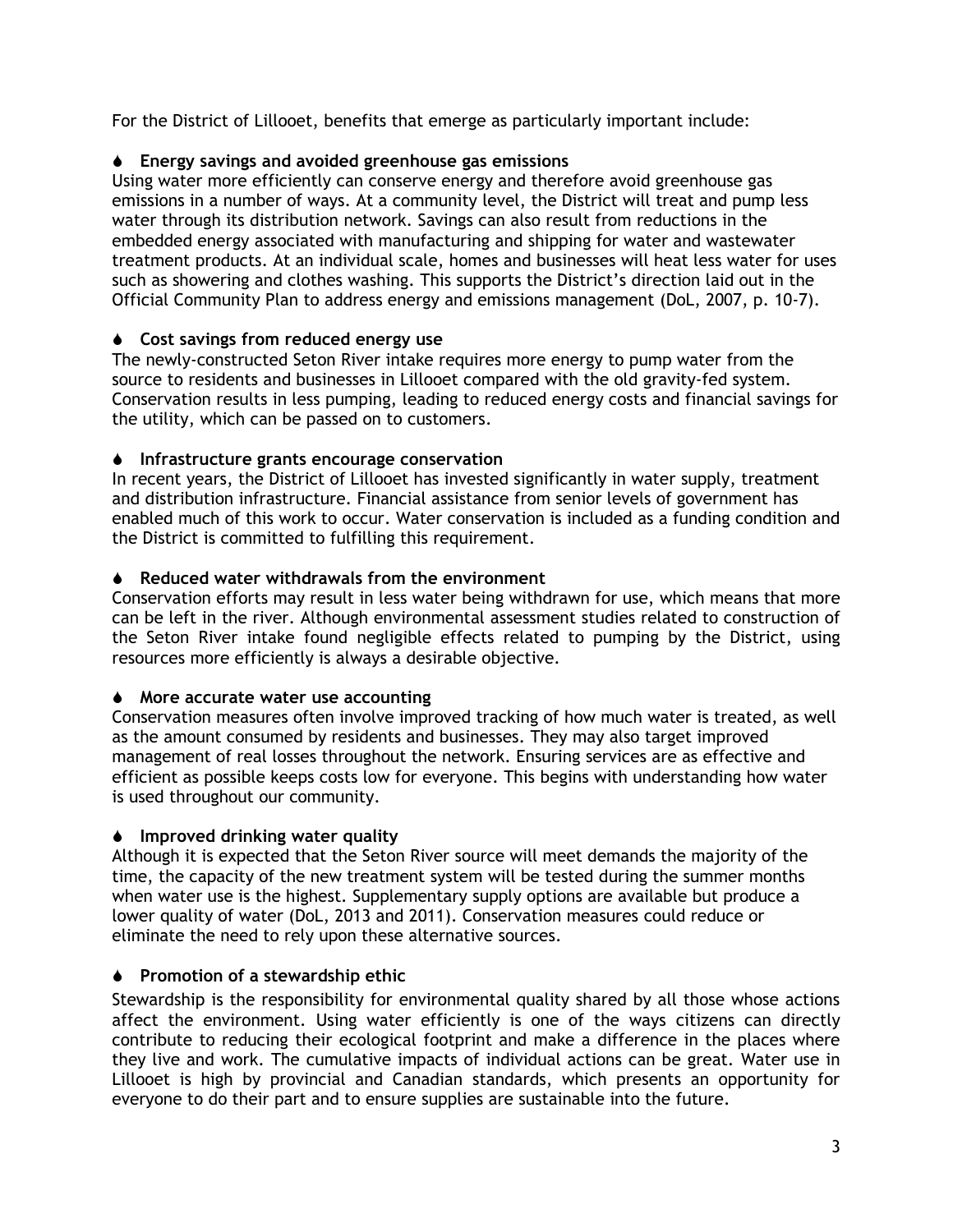# <span id="page-9-0"></span>**3. Community Consumption Patterns**

This section describes how much water the District treats and how it is used throughout the community. While patterns can be influenced by changes to how many people live in the District, Lillooet has experienced a stable population of just over 2,300 residents since 2006. As such, historic trends can be attributed to changes in water use practices throughout the community. In the future, population is projected to grow by 0.5% each year (DoL staff, 2014).

With the introduction of meters, it is only recently that individuals' consumption can by quantified. As such, the values presented in this report are based on limited data and will be refined over time. However, they can be considered a baseline for planning purposes.

#### **3.1 Community Consumption**

From 2002 to 2013, the amount of water treated decreased each year, on average, by 3.8% (see Figure 1). The large decline between 2008 and 2009 is explained by the District's new reservoir, which significantly reduced onsite leakage. When only the years since reservoir replacement are considered, community consumption has actually increased by 2.1% each year, on average. This trend is contrary to the experience of many other Canadian communities, which are typically seeing a decline in overall demand. Declining consumption in most places is due to ongoing installation of new, more efficient appliances and fixtures in homes and businesses, as well as behaviour changes as awareness of water conservation grows.



**Figure 1: Water Treated by the District Annually (2002-2013)**

<span id="page-9-1"></span>Figure 2 shows that, as expected, community water demand increases significantly during the summer. This indicates that outdoor irrigation of lawns and gardens continues to be a major contributor to total demand.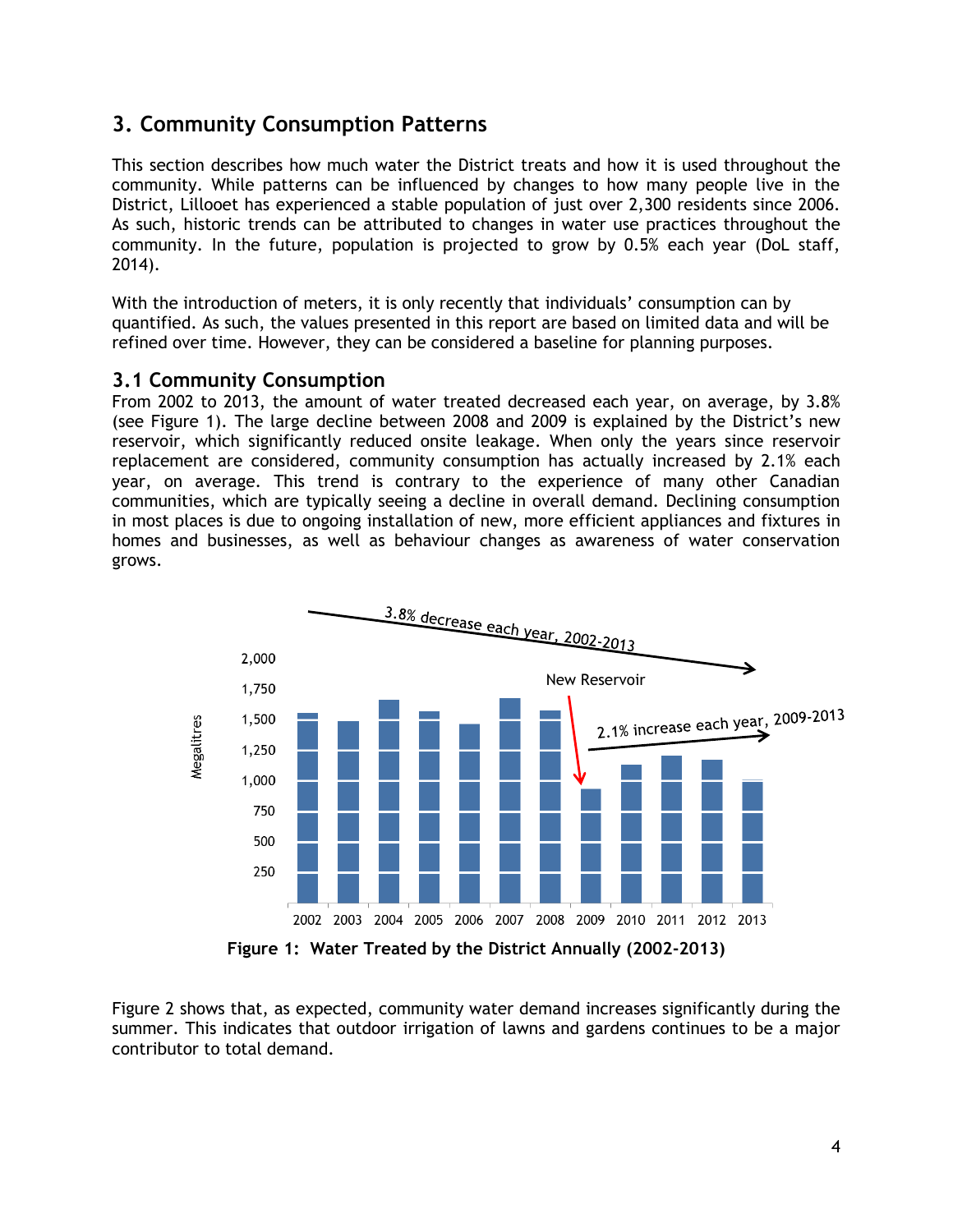

**Figure 2: Average Monthly Water Withdrawals (2009-2013)**

<span id="page-10-0"></span>The extent to which water use increases during the summer is often measured by the peaking factor, which compares use on the day that it was highest with average consumption throughout the year. Figure 3 shows peak and average day demand per person in litres per capita (Lcd) for the District. $2$ 

In Lillooet, peak demand is 2.6 to 2.9 times the average, which means that the entire community is drawing approximately 8 ML on the peak day. This significantly stresses the capacity of the District's infrastructure and costs the community money to treat and distribute all of the water. It also threatens Lillooet's resilience to drought. If an arid period is prolonged, availability may become a concern. Finally, the new treatment facility is built to handle a maximum capacity of 6 ML per day. Although supplementary supplies are available, their water is of lower quality. As such, it is in everyone's interest to conserve, particularly on hot and dry summer days.

 2 Due to data quality constraints, only two years' worth of data are provided. Although multiple years of data is required to determine whether a trend exists, the recent relationship between peak and average day demand is clear.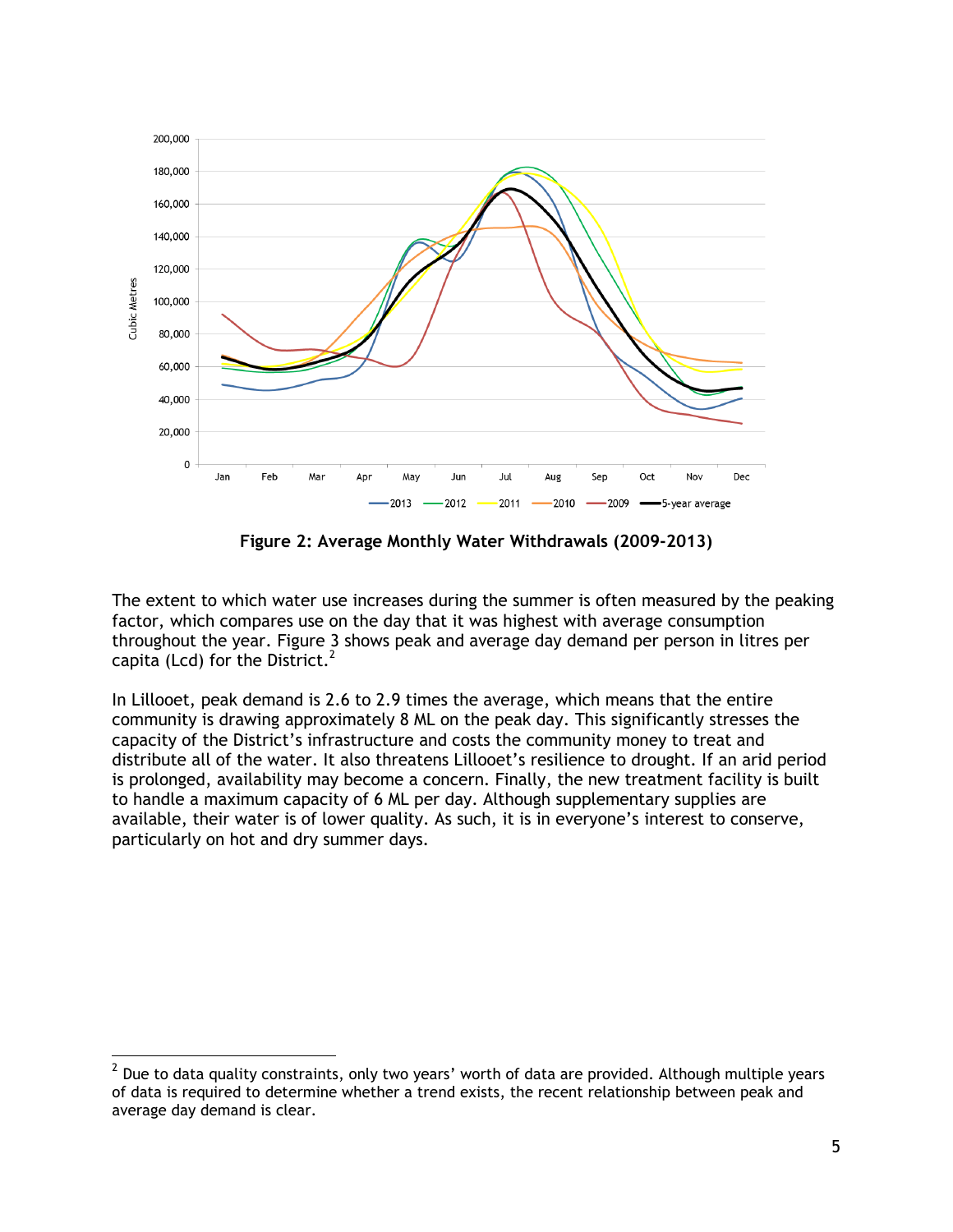

**Figure 3: System Peak Day Demand and Average Day Demand (2012-2013)**

# <span id="page-11-0"></span>**3.2 Commercial, Industrial and Institutional Water Use**

Customers in this category include schools, hotels, retail stores, office buildings, restaurants, hospitals and care facilities, gas stations, and malls, among others.

In Lillooet, there were 124 commercial, industrial and institutional (CII) customers in 2013, collectively consuming 104,979 cubic metres  $(m^3)$  that year. This equates to 11% of the total water produced. Overall, average consumption was 847 m<sup>3</sup> per account, although use ranged from 0 m<sup>3</sup> to 5,626 m<sup>3</sup> in 2013.

# **3.3 Residential Water Use**

The residential sector includes single family and multi-family dwellings. Data from the District's new meter program allows the amount of water used by this sector to be quantified. In Lillooet, there were 829 residential accounts in 2013, collectively consuming approximately 570,000  $m^3$ . This amounts to 57% of all the water produced.

When this amount is divided by the number of people who receive water services from the District, it is estimated that per capita total residential consumption is 686 litres per day  $(Lcd).$ <sup>3</sup> Typically, demand is greater than average in single-family (SF) homes and less in multi-family (MF) residences. This is mostly due to water use outdoors for lawn and garden irrigation. In Lillooet, it is estimated that SF consumption is closer to 725 Lcd while MF use is nearer 448 Lcd.

Figure 4 shows that total residential per capita consumption in Lillooet is above the Canadian and provincial averages, and is also higher than the average for small communities with a population between 2,001 and 5,000. There are many good reasons for this. Typically, water use is higher in unmetered communities and the 2013 estimate for Lillooet reflects consumption during the transition to universal metering. As well, Lillooet is one of the hottest places in the country and experiences extremely dry summers with average precipitation only

  $3$  The serviced population is estimated to be 2,277 in 2013.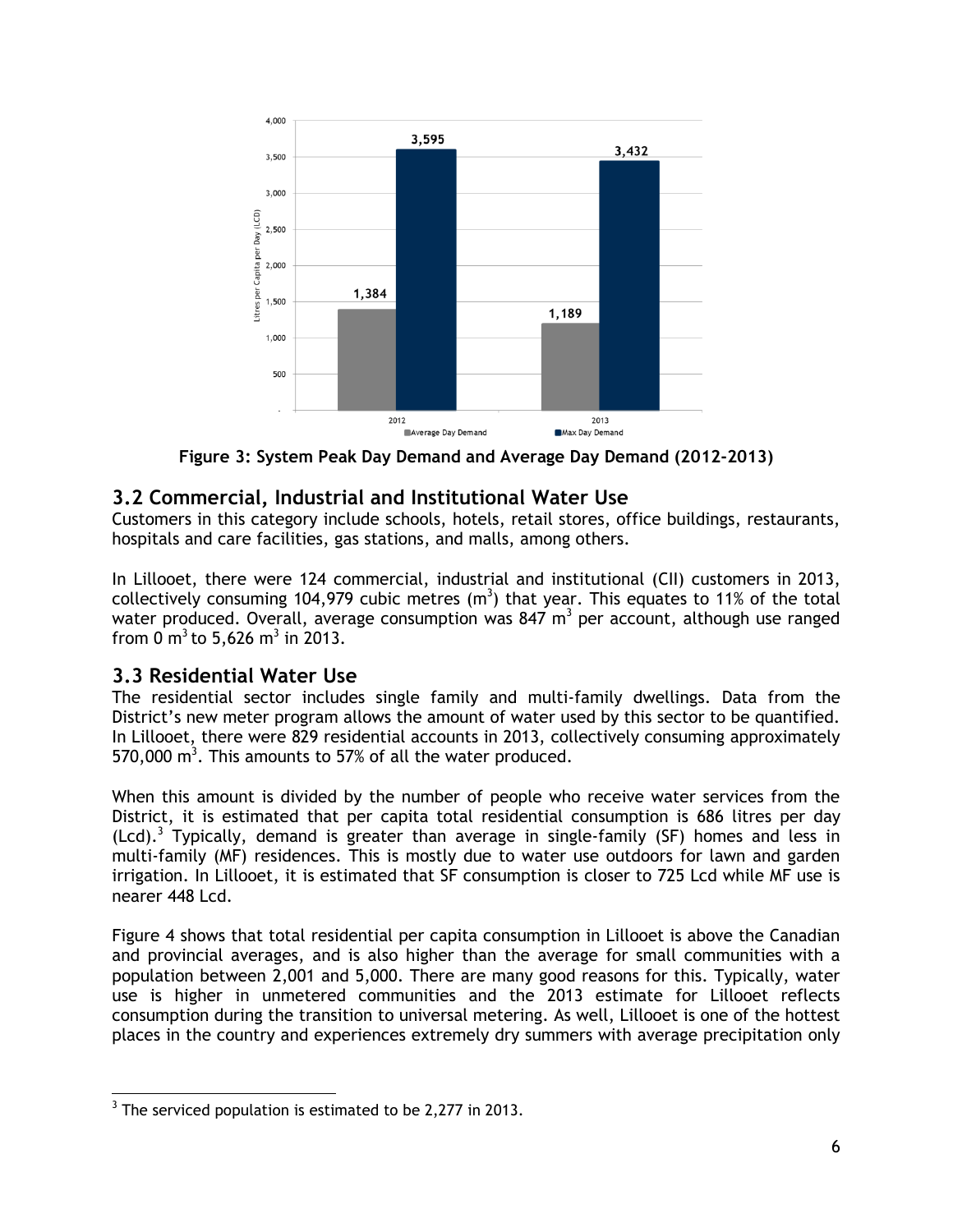322.5 mm (Environment Canada, 2014). However, even after these facts are considered, use remains high and there is an opportunity for improvement.



**Figure 4: Average Residential Daily Per Capita Water Use<sup>4</sup>**

# <span id="page-12-0"></span>**3.4 Non-Revenue Water**

Non-revenue water (NRW) is water that has been treated and pumped through the distribution system, but is generally not billed and therefore does not contribute to utility revenues.<sup>5</sup> It can include "real losses" such as leaks, overflows, flow tests and fire hydrant testing, or "apparent losses" from errors in meter reading and data handling or other factors.

For the District of Lillooet, the amount of NRW is estimated to be 27%. This is the difference between the total quantity of water treated by the District and the amount recorded by customer's water meters in 2013. Since this is relatively high compared with other communities, a number of measures are planned for the future with the goal of improving understanding of NRW and minimizing real losses.

#### **3.5 Estimated Breakdown of Community Water Demand**

Based on the analysis provided above, Figure 5 illustrates an estimated breakdown of water use in the District of Lillooet for 2013. Metering has allowed consumption of the CII sector and the residential sector to be estimated. With additional years of data collection, confidence in these values will be enhanced.

  $<sup>4</sup>$  Average consumption in Canadian metered and unmetered communities is from 2006 data as reported</sup> in Environment Canada, 2009. The average for British Columbia and small Canadian communities is from 2009 data as reported in Environment Canada, 2011.

<sup>&</sup>lt;sup>5</sup> It is recognized that calculating NRW as a percentage of total production is increasingly seen as an imperfect way to benchmark between utilities or to monitor changes over time. A preferable approach is to investigate individual contributors to NRW, quantify them as accurately as possible, and then calculate an Infrastructure Leakage Index (ILI) using International Water Association (IWA) methodology. However, such analysis was not part of the scope of this investigation.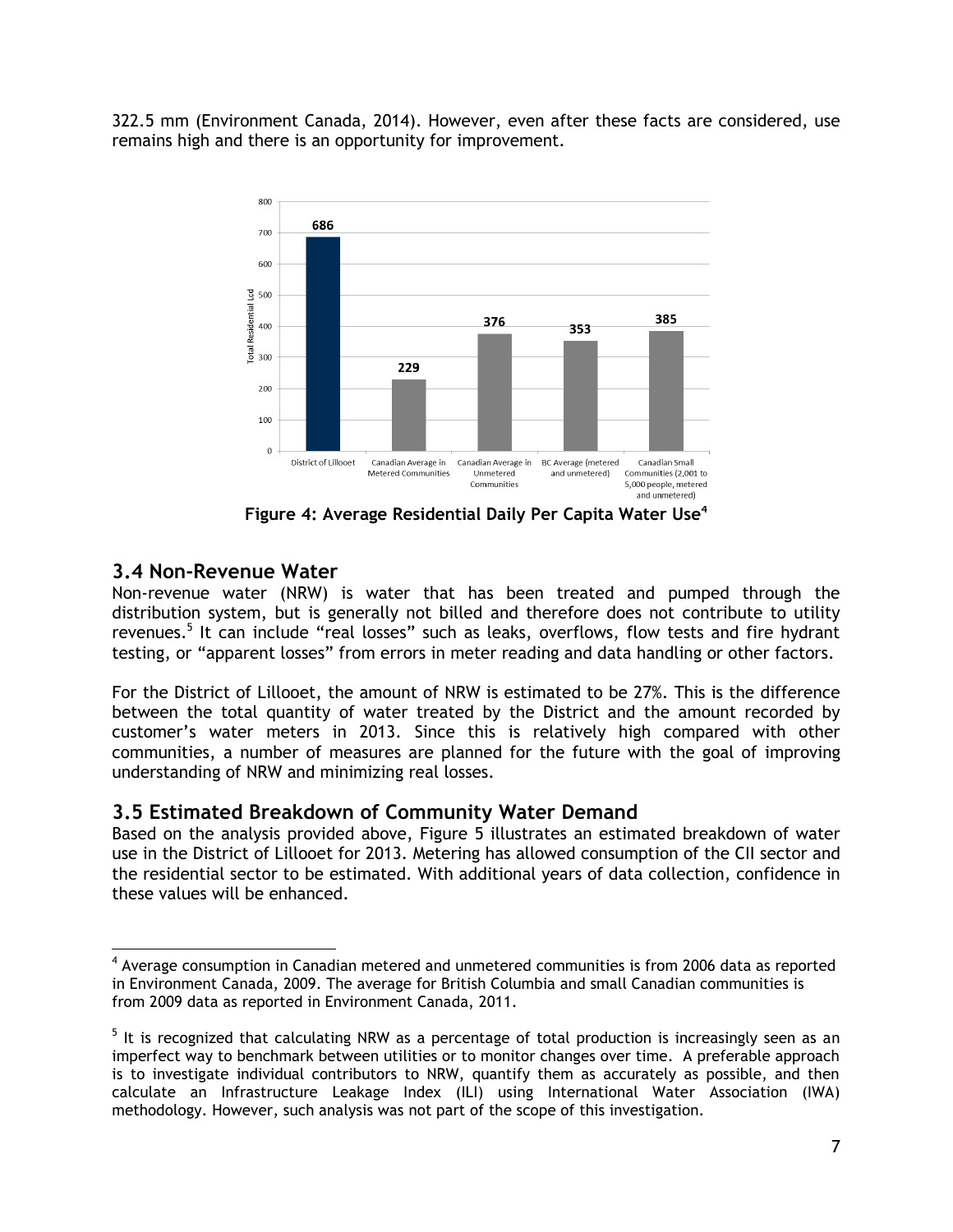

**Figure 5: Estimated Sectoral Water Use Breakdown (2013)**

# <span id="page-13-0"></span>**3.6 Section Summary**

The amount of water treated by the District of Lillooet has actually increased over the past few years in spite of a stable population. This is contrary to the trend seen in most communities across the country, which are experiencing a decline in total water use. In Lillooet, consumption is particularly high during the summer when demand on the peak day can exceed that of an average day by up to three times. This is due to an increase in lawn and garden irrigation and exacerbated by the fact that the climate of Lillooet is hot and dry.

With the introduction of meters, it is only recently that water use by customers can by quantified. The values presented in this report are based on limited data and will be refined over time. However, they can be considered a baseline for planning purposes.

Compared with other communities, the District of Lillooet consumes a large amount of water on a per capita basis. Due to the arid climate and the fact that meters have only recently been installed, this is not surprising. In fact, it is likely that the District's use will remain above average. However, there are still significant opportunities to use water more efficiently.

Non-revenue water is currently a major contributor to Lillooet's total water demand. Over the coming years, understanding and managing this will be a priority for the District.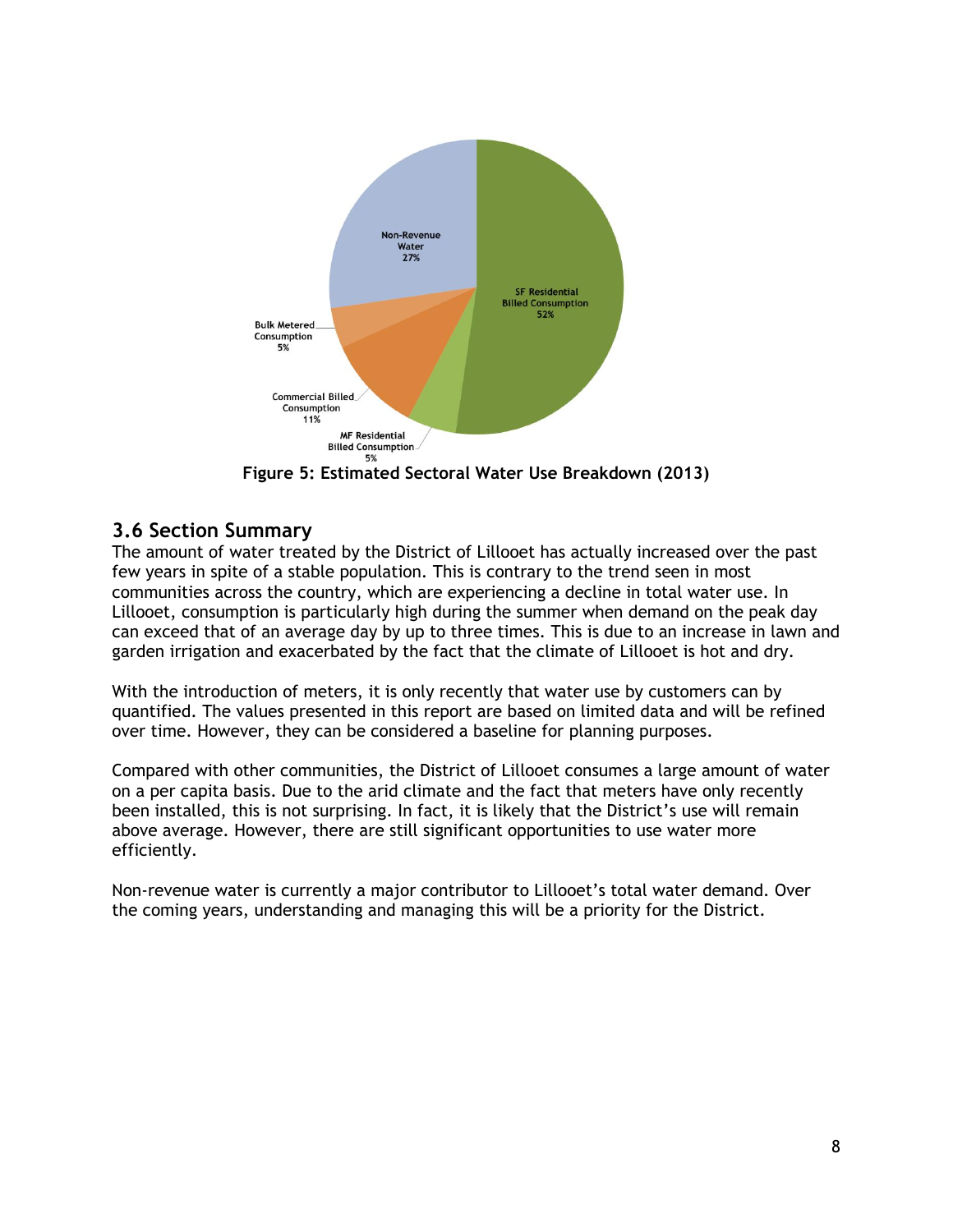# <span id="page-14-0"></span>**4. 2015-2025 Conservation Program**

# **4.1 Vision**

The District of Lillooet's vision is based on our commitment in the *Corporate Strategic Plan*:

#### **"To continuously supply safe drinking water to the residents of Lillooet"**

## **4.2 Water Use Targets**

The District has set realistic water use targets based on current levels of consumption and implementation of this *Water Conservation Strategy*.

For the residential sector, the District aims to reduce consumption by 7% each year for the next three years and 3% per year thereafter. Much of this will occur naturally as people read their meters and become aware of how much they consume. Also, as new fixtures such as toilets, washing machines and showerheads replace older ones, water use will decline. As such, the District's targets are (see Figure 6):

- to reduce total residential Lcd to 520 by 2020; and,
- to reach a total residential Lcd of 450 by 2025.



**Figure 6: District of Lillooet Total Residential Water Use Target**

<span id="page-14-1"></span>The District has also set ambitious targets to reduce its non-revenue water (NRW). This will be measured as a reduction in produced water, which is the total amount that passes through the treatment facility. By 2025, our goal is to have NRW comprise less than 25% of produced water. To achieve this, the District will strive to meet the following targets:<sup>6</sup>

- to reduce the amount of water produced each year by 5% of the baseline amount<sup>7</sup> until 2020; and,
- after 2020, to reduce the amount of produced water by 2% of the baseline each year.

  $^6$  These are targets for planning purposes. As part of this strategy, the District will calculate the level of leakage that makes economic sense to control. Following this exercise, these targets may be updated accordingly.<br><sup>7</sup> Baseline is 2013, which is the last full year of data available for this analysis.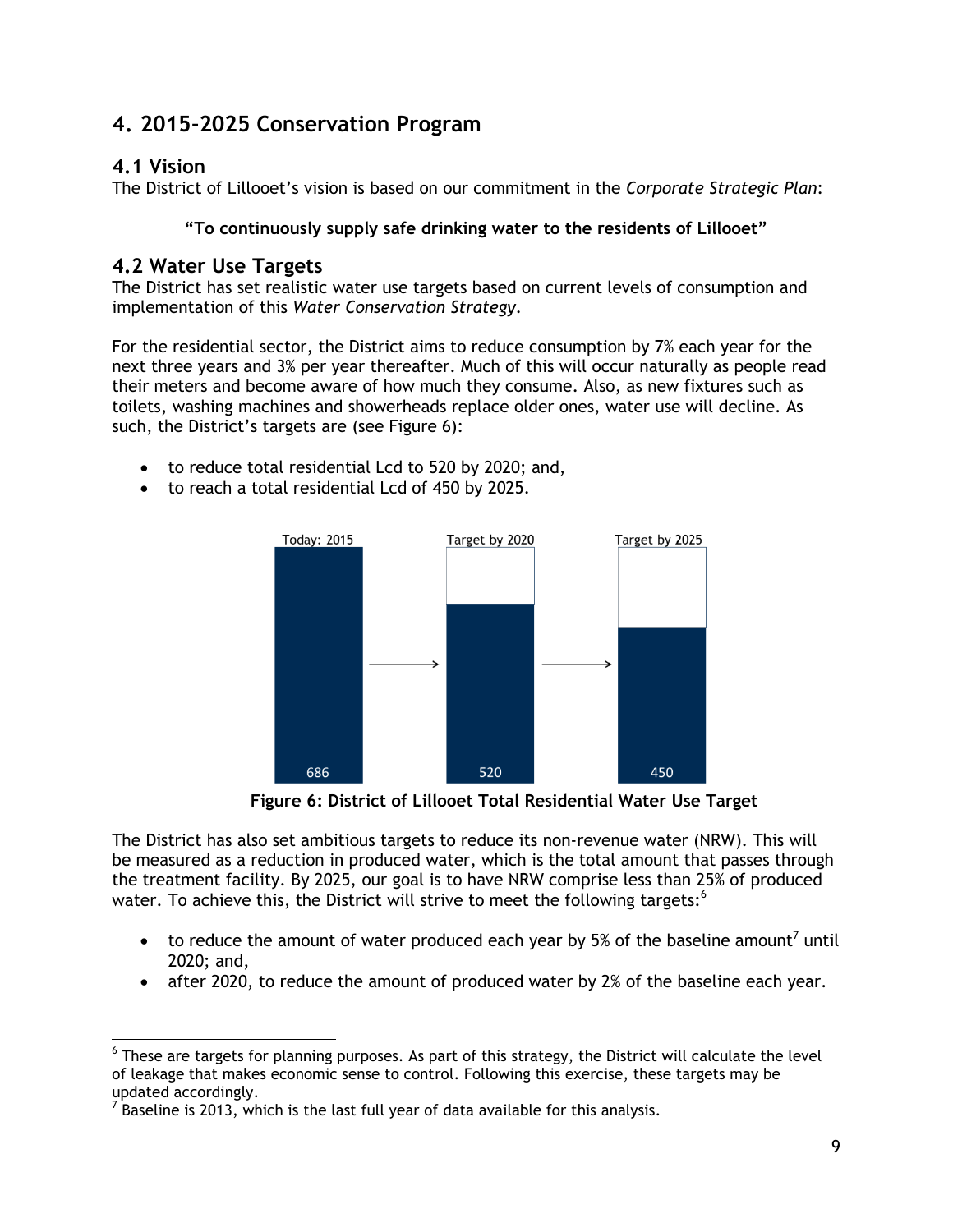#### **4.3 Summary of Program Measures**

This section describes the District of Lillooet's approach to water conservation over the next 10 years, from 2015 to 2025. The new program places a strong emphasis on helping residents becoming more water efficient and positioning the District to make better-informed decisions around water management in the future. In many cases, the measures are simply enhancements of tools that are already in place. The actions in this strategy are organized around four themes:

- 1. **Outdoor Water Use**: enhance the effectiveness of the existing outdoor watering bylaw primarily through education and outreach, but also enforcement as required;
- 2. **Water Use Accounting**: enhance understanding of where water ends up throughout the District, including identifying individual components of NRW and controlling them as appropriate;
- 3. **Municipal Leadership**: lead the way toward sustainability by ensuring municipal facilities are water-efficient; and,
- 4. **Residential Water Use Program**: raise awareness of the importance of water conservation, assist residents in reducing their use, and provide a financial incentive for conservation.

Specific program measures are included in Table 2 below, which also indicates whether the item is new or part of the District's current program that will be continued or enhanced. Each measure is elaborated upon in the following pages.

<span id="page-15-0"></span>

| <b>Theme</b>                    | Code | <b>Program Measure</b>                                                                  | <b>Status</b> |
|---------------------------------|------|-----------------------------------------------------------------------------------------|---------------|
|                                 | T1.1 | Seasonal outdoor watering bylaw                                                         | Continue      |
| #1<br><b>Outdoor Irrigation</b> | T1.2 | Advertise outdoor watering bylaw and distribute collateral<br>to prompt participation   | Enhance       |
|                                 | T1.3 | Education and outreach around outdoor watering                                          | Enhance       |
|                                 | T2.1 | Utility water audit                                                                     | <b>New</b>    |
| #2                              | T2.2 | System leak detection program                                                           | Enhance       |
| <b>Water Use Accounting</b>     | T2.3 | Investigate pressure management and other more<br>advanced system loss control measures | <b>New</b>    |
| #3                              | T3.1 | Landscaping best practices in parks and common areas                                    | Enhance       |
| <b>Municipal Leadership</b>     | T3.2 | Audits and retrofits at municipal facilities                                            | <b>New</b>    |
|                                 | T4.1 | Drinking Water Week promotion                                                           | Continue      |
| #4                              | T4.2 | Printed education materials                                                             | Enhance       |
| <b>Residential Efficiency</b>   | T4.3 | Water conservation website                                                              | Enhance       |
| Program                         | T4.4 | Household water use efficiency program                                                  | <b>New</b>    |
|                                 | T4.5 | Volumetric rates for water services                                                     | <b>New</b>    |

#### **Table 2: Demand Management Program Overview, 2015-2025**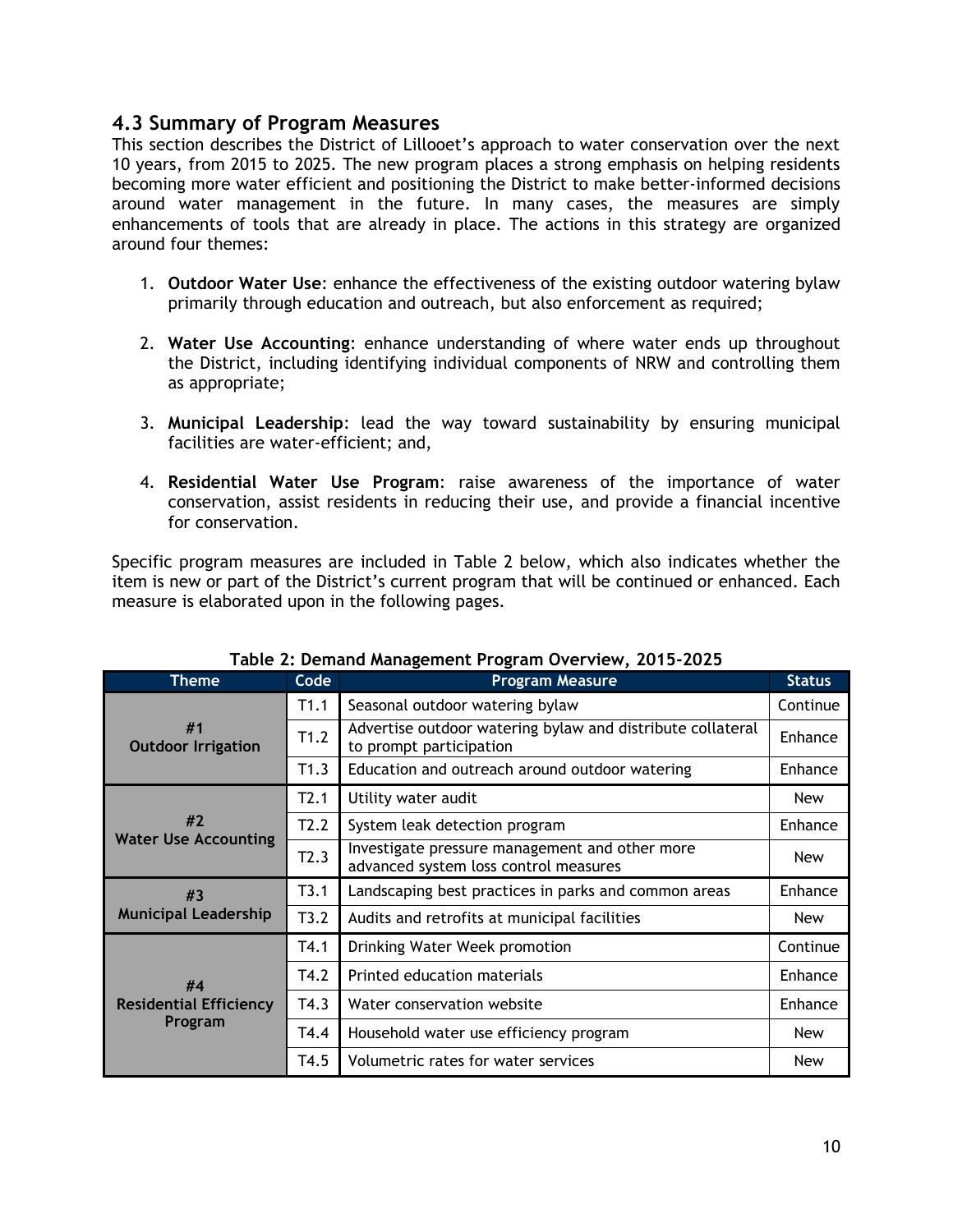#### **4.4 Theme # 1: Outdoor Irrigation**

Outdoor water use creates demands on the system that can be up to three times greater than average. Using less water on hot summer days ensures our supply has the highest quality possible and will also save individuals money on their bills.

The District currently has a seasonal outdoor watering bylaw in effect annually from 1 May to 30 September (see Text Box 1). This is to ensure the District has the capacity to meet the community's demands and to protect our environment when flows are typically lower.

#### **TEXT BOX 1: Summary of District of Lillooet's Seasonal Outdoor Watering Bylaw**

Stage 1 allows odd-numbered civic addresses to irrigate on odd-numbered calendar days and even addresses on even days. Hose-supplied sprinklers can be used between 8 p.m. and 11 p.m. and automated systems can operate between midnight and 4 a.m. As the duration of a drought becomes longer, permitted uses may be restricted.

Each year the District announces that the bylaw is coming into effect with a public notice that is posted on the District's main webpage and in the local paper. These channels will continue to be used to generate awareness that the seasonal bylaw is in effect.

To help residents and businesses remember to reduce their water use during the summer, collateral that contains the watering schedule will be created. Examples of collateral might include fridge magnets, hose tap hangers and rack cards. As well, a fact sheet or brochure about water-efficient care for lawns and gardens will be provided.

Staff may also travel throughout the District during the summer to distribute these items and engage with residents one-on-one. They will be trained in water conservation and will primarily focus on supporting residents in modifying their irrigation practices. Through inperson interactions, general information can be tailored to individuals' unique circumstances.

Table 3 summarizes the core actions under this theme. Table 4 describes the expected outcomes and monitoring metrics.

| Code | <b>Program Measure</b>                                                                         | <b>Status</b> |
|------|------------------------------------------------------------------------------------------------|---------------|
| T1.1 | Seasonal outdoor watering bylaw                                                                | Continue      |
| T1.2 | Advertise seasonal outdoor watering bylaw and distribute collateral to prompt<br>participation | Enhance       |
| T1.3 | Education and outreach around outdoor watering                                                 | Enhance       |

#### <span id="page-16-0"></span>**Table 3: Summary of Key Actions under Theme #1: Outdoor Irrigation**

#### <span id="page-16-1"></span>**Table 4: Outdoor Irrigation Outcomes & Indicators**

| <b>Outcomes</b>                                                | <b>Indicators</b>                                            | <b>Metrics</b>                                 | <b>Methods</b>                 |
|----------------------------------------------------------------|--------------------------------------------------------------|------------------------------------------------|--------------------------------|
|                                                                | Peaking factor reduction                                     | Maximum Day Demand /<br>Average Day Demand     | District staff<br>to calculate |
| Sustainable reductions<br>in summer water use<br>are achieved. | High levels of compliance with<br>the outdoor watering bylaw | # of outdoor watering<br>bylaw warnings issued | District staff                 |
|                                                                | Level of engagement with the<br>enhanced education program   | # of conversations with<br>residents           | to track                       |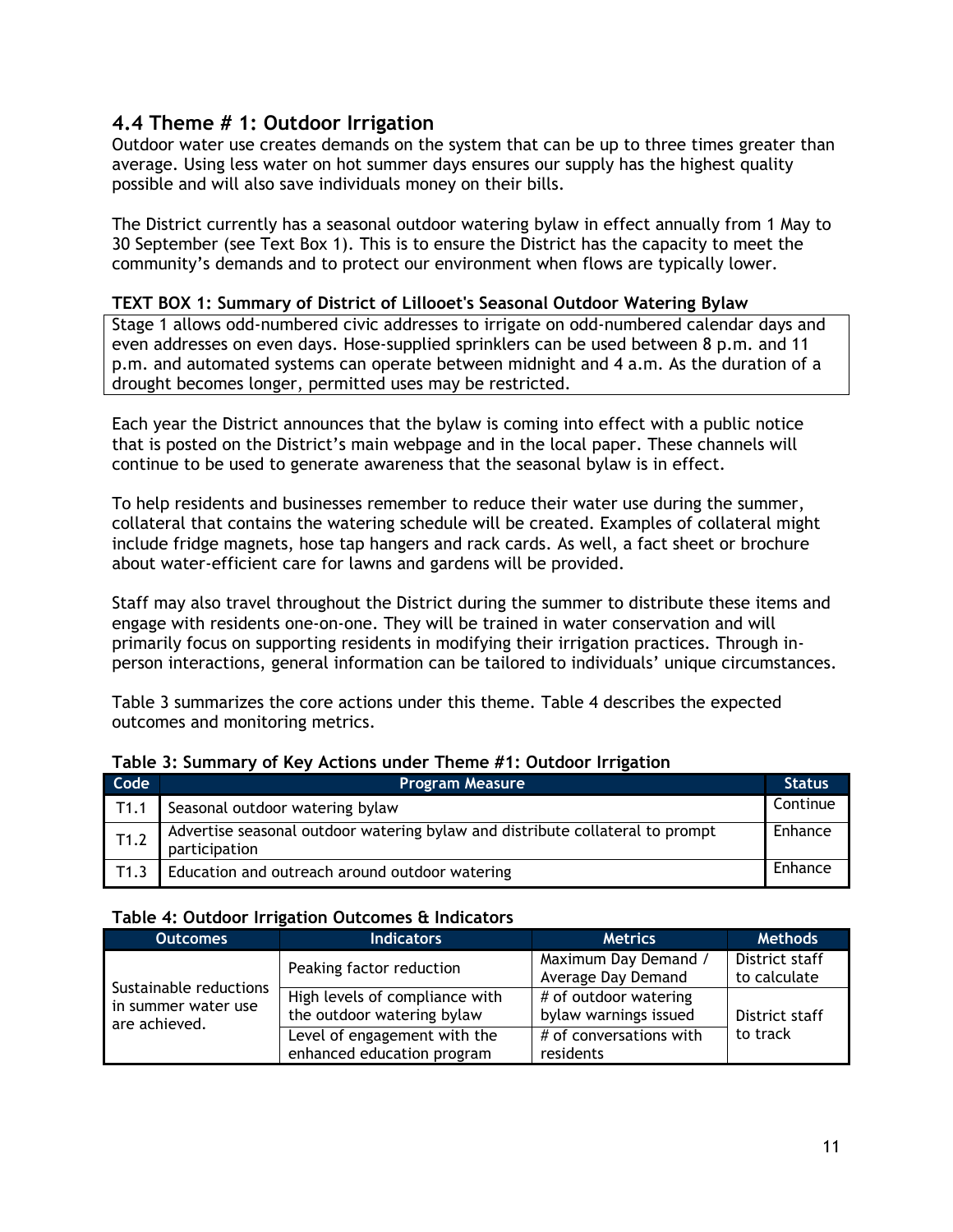#### **4.5 Theme #2: Improve Water Use Accounting**

To effectively manage water it is important to know how and where it is used throughout the District. The recent metering project is a large step towards improving accounting of the resource. However, in Lillooet non-revenue water (NRW) accounts for a major portion of the water that is treated. As mentioned above, there are many components of NRW. Some are legitimate uses, such as main flushing, fire hydrant testing, and irrigation of public parks. Others are sources of waste, such as easily repairable leaks and overflows. The District strives to use water as efficiently as possible and is committed to identifying and reducing, as appropriate, these components.

Management of NRW is often one of the most cost-effective conservation measures available. The District already has a number of pressure reducing valve stations across the network, which have the added benefit of decreasing system loss. As well, there is a program in place to ensure that leaks are identified and repaired in a timely manner.

As part of this strategy, the District will conduct a utility water audit. This is a robust process that breaks down the components of NRW and develops a program for reduction. It also includes a calculation of an *Infrastructure Leakage Index* and a determination of the costs and benefits of controlling NRW. The District will use the International Water Association or American Water Works Association methodologies (see, for example, AWWA, 2009), which are considered to be industry best practice.

In the future, the leak detection program will be enhanced and informed by the results of this process. The District will also investigate opportunities to control system loss through pressure management and other advanced measures. By conducting and audit, priority areas for action will be identified. These will be implemented as resources become available and will be the key mechanisms to achieve the target of consistently reducing the amount of water produced by the District.

Table 5, below, summarizes the actions under this theme. Expected outcomes and monitoring metrics are described in Table 6.

| Code | <b>Program Measure</b>                                                                  | <b>Status</b> |  |
|------|-----------------------------------------------------------------------------------------|---------------|--|
| T2.1 | Utility water audit                                                                     | New           |  |
| T2.2 | System leak detection program                                                           | Enhance       |  |
| T2.3 | Investigate pressure management and other more advanced system loss<br>control measures | New           |  |

#### <span id="page-17-0"></span>**Table 5: Summary of Key Actions under Theme #2: Improve Water Use Accounting**

#### <span id="page-17-1"></span>**Table 6: Water Use Accounting Outcomes & Indicators**

| <b>Outcomes</b>                                                                                                                                                                   | <b>Indicators</b>                                | <b>Metrics</b>                                            | <b>Methods</b>              |
|-----------------------------------------------------------------------------------------------------------------------------------------------------------------------------------|--------------------------------------------------|-----------------------------------------------------------|-----------------------------|
|                                                                                                                                                                                   | Infrastructure<br>Leakage Index                  | ILI                                                       | Utility<br>water audit      |
| The District of Lillooet has improved<br>information on NRW and control of the level<br>of losses currently occurring in the network.<br>This leads to enhanced credibility among | Volume of water<br>losses (real and<br>apparent) | $m3/$ service<br>connection/year<br># of leaks on private | <b>District</b><br>staff to |
| community members.                                                                                                                                                                |                                                  | property repaired<br>% of system input                    | calculate                   |
|                                                                                                                                                                                   | Volume of NRW                                    | volume                                                    |                             |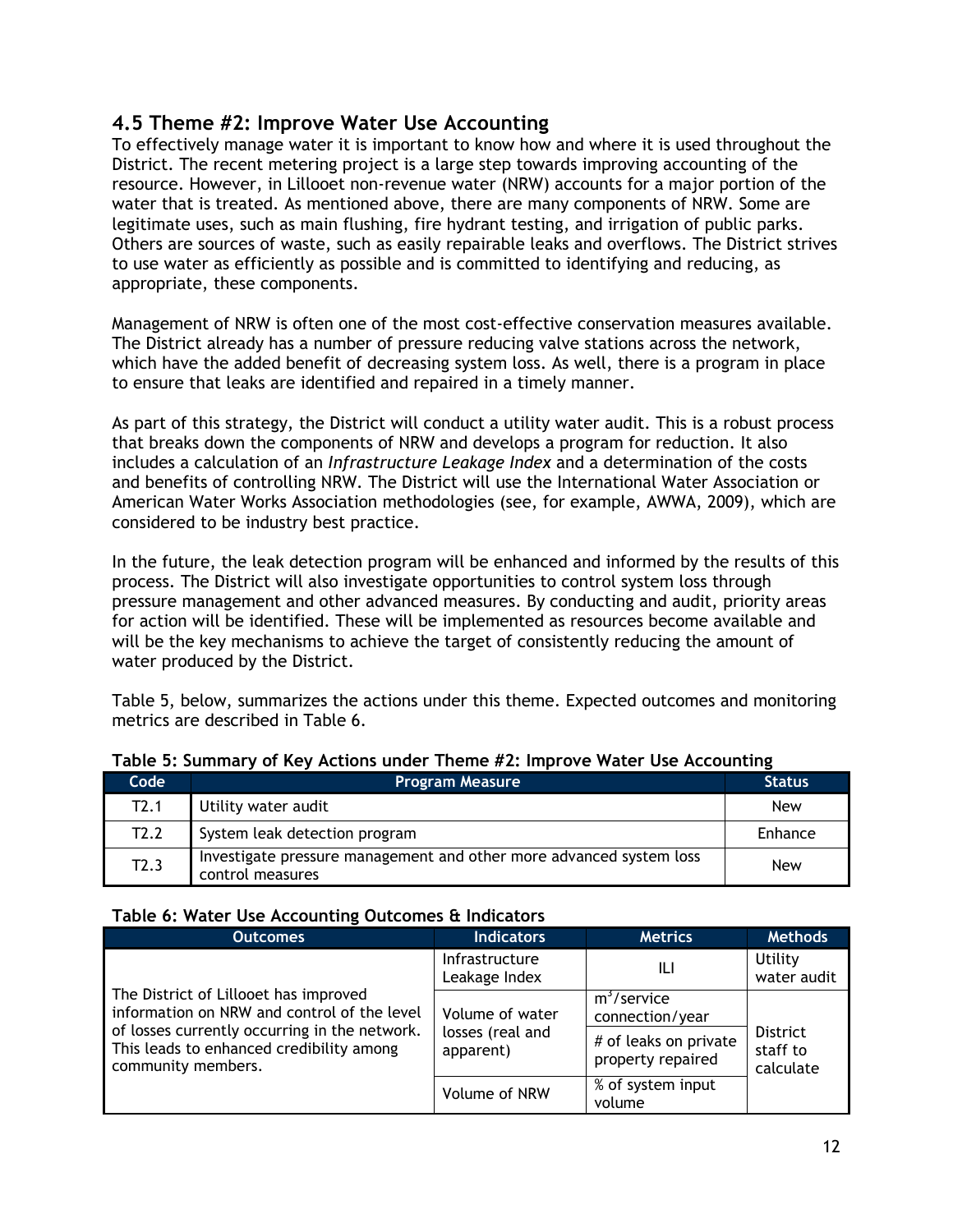# **4.6 Theme #3: Municipal Leadership**

The District is committed to ensuring water is used as efficiently as possible at municipal facilities and in public spaces. It will model conservation practices that could also be implemented by residents and businesses throughout the community.

There are already a number of excellent examples of efficiency in place that will be continued as part of this strategy. For example, the District endeavours to incorporate conservation into its construction and renovation projects. This not only includes using highefficiency fixtures and fittings but also minimizing onsite consumption throughout the entire process.

As well, automatic irrigation systems on public property are set to irrigate based on weather and soil conditions. These systems are regularly maintained to optimize the settings and fix any leaks. In the future, the District will review its landscaping choices to ensure that public spaces exemplify water efficient design. This includes choosing native or drought-tolerant vegetation, considering landscape characteristics when planning a garden, and watering based on plant needs.

The District will also undertake audits and retrofits at its facilities, including:

- Lillooet City Hall;
- District of Lillooet Recreation, Education, and Cultural Centre;
- Lillooet Hospital and Health Centre;
- Lillooet Museum and Visitor Centre; and,
- Lillooet Fire Hall.

Auditing is the physical assessment of all water usage in a facility. It includes gathering information on fixtures (e.g., toilets, sinks, faucets, showers, water-cooled equipment, air conditioning units, etc.) and determining possible water savings. Next, a cost and benefit analysis is conducted and replacements are prioritized based on the highest return on investment.

Below, Table 7 summarizes the actions under this theme and Table 8 outlines expected outcomes and monitoring metrics.

| Code | <b>Program Measure</b>                               | <b>Status</b> |
|------|------------------------------------------------------|---------------|
| T3.1 | Landscaping best practices in parks and common areas | Enhance       |
| T3.2 | Audits and retrofits at municipal facilities         | <b>New</b>    |

#### <span id="page-18-0"></span>**Table 7: Summary of Key Actions under Theme #3: Municipal Leadership**

#### <span id="page-18-1"></span>**Table 8: Municipal Leadership Outcomes & Indicators**

| <b>Outcomes</b>                                               | <b>Indicators</b>                                                | <b>Metrics</b>               | <b>Methods</b>               |
|---------------------------------------------------------------|------------------------------------------------------------------|------------------------------|------------------------------|
| The District of Lillooet<br>exemplifies sustainable water use | # of inefficient fixtures and<br>fittings remaining in municipal | # of fixtures<br>retrofitted | District staff<br>to monitor |
| actions.                                                      | buildings                                                        | # of fixtures                |                              |
|                                                               |                                                                  | remaining                    |                              |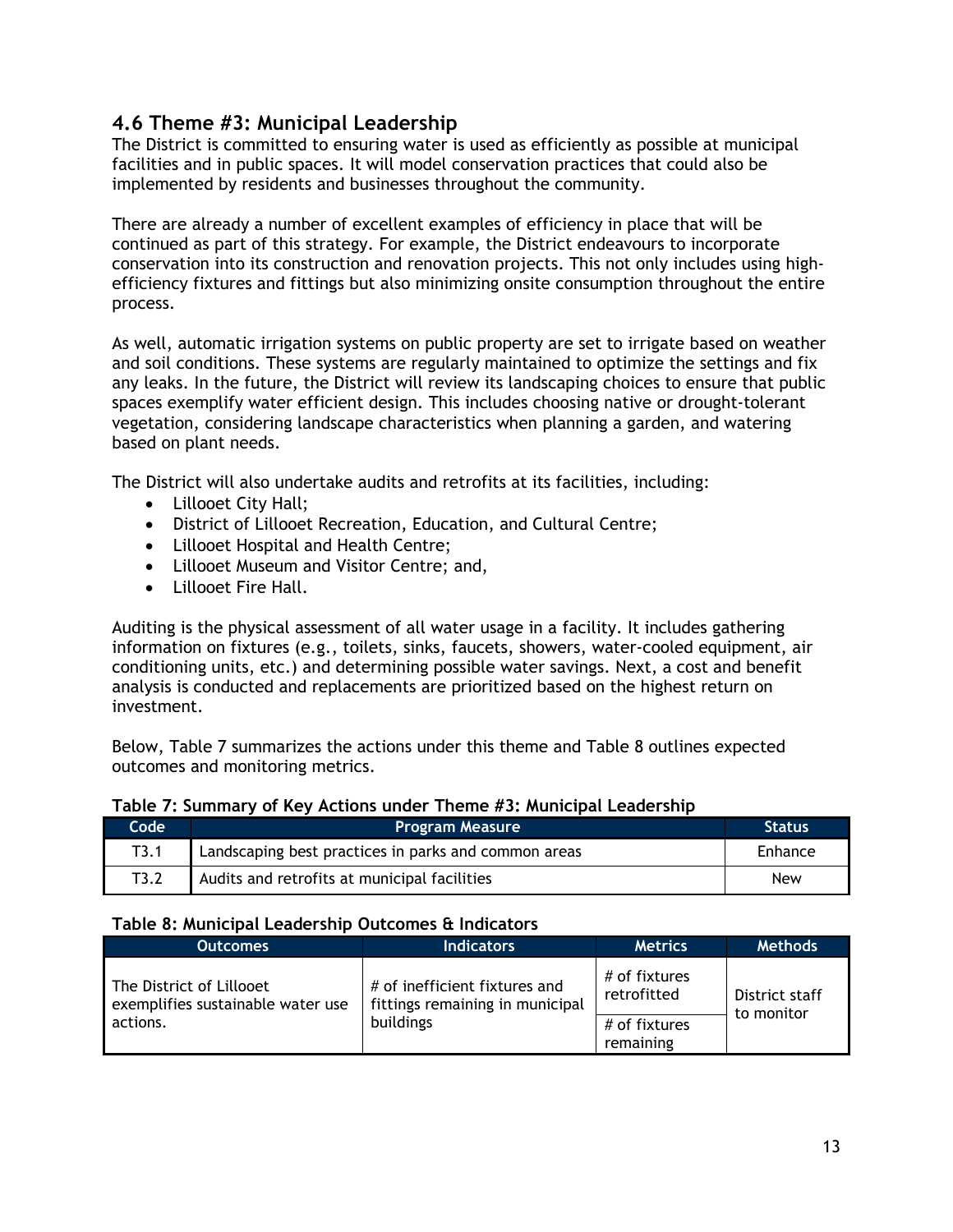#### **4.7 Theme #4: Residential Efficiency Program**

Water consumption in Lillooet has actually increased over the past few years. The District intends to offer additional educational materials and incentives to residents with the goal of encouraging everyone to use water as efficiently as possible.

These measures will build on the District's current initiatives, such as conservation information in the monthly newsletter and billing inserts mailed directly to customers, as well as the provincial BC Building Code that requires high-efficiency fixtures in new construction (see Text Box 2).

#### **TEXT BOX 2: Fixture Efficiency Requirements in the BC Building Code**

Beginning in October 2011, the BC Building Code required 4.8 litres per flush (Lpf) toilets or 4.1/6 Lpf dual-flush toilets in all new residential construction and renovations. For the CII sector, the toilet efficiency requirement is 6 Lpf and 1.9 Lpf for urinals. These changes promise to deliver water savings to the community at very low cost.

The District will also continue to set up a booth at the Farmers' Market during Drinking Water Week in support of BC Water and Wastewater Association (BCWWA). Each year BCWWA provides handouts related to conservation and runs a Community Water Challenge, which encourages residents to make a personal pledge to reduce their consumption.

In the future, additional education materials will be created. Specifically, the following items will be developed:

- a. A general brochure about conservation and consumption in Lillooet. These will describe water sources, District services, how to identify and repair leaks on private property, and conservation tips. This handout will also encourage residents to adopt efficient indoor fixtures.
- b. A factsheet about water-wise gardening in the District. This will be developed by a local horticulturalist and contain gardening advice, information on local plants, and xeriscaping best practices for the region.
- c. A handout that describes the seasonal outdoor watering bylaw. This will be a "bylaw at-a-glance" document with everything you need to know to be in compliance and where to find additional information; and,
- d. A fridge magnet with the summer watering schedule to remind residents of the appropriate time to irrigate.

These materials will be updated every few years to address different aspects of conservation and community priorities as they evolve.

The District also plans to update its website. Currently there is a "Water Information" page that includes: bylaws, notices and bylaws; plans; turbidity ratings and weekly water quality test results; and basic information on water testing and supply. There are also links to provincial and federal water conservation resources.

The conservation portion of the website will also be updated. It will be separated and enhanced to provide easily-accessible tips on reducing consumption, as well as progress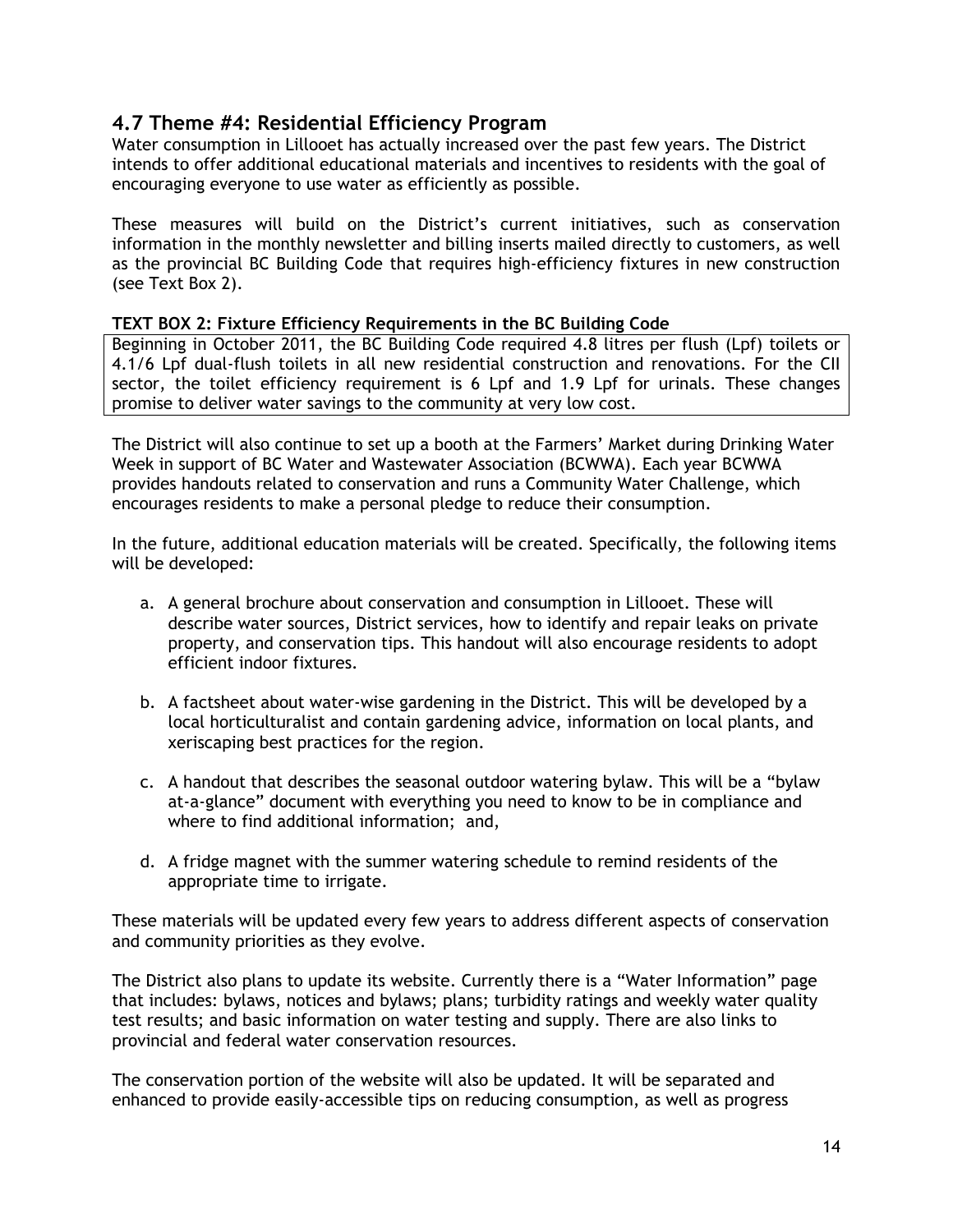towards the District's targets. To begin with, the following categories will be included: indoor efficiency, high-efficiency toilets, outdoor watering, and residential leak detection and repair. Other topics may be added as community knowledge and interest grows.

As well, the District will implement an interactive household water use efficiency program that offers residents advice specific to their situation. It will contain the following components:

- a. In-person home visits: interested residents can schedule a visit from a staff person who is trained in conservation to discuss indoor and outdoor water use at their home. During the visit, water-efficient models of common household fixtures such as showerheads and faucet aerators will be installed. As well, toilet dye tabs will be used to identify leaks.
- b. Meter testing (if required): if there is uncertainty around whether a meter is accurately recording consumption, the staff member will perform onsite testing to verify the accuracy of the equipment;
- c. Printed materials: staff will distribute the printed materials described above during their home visit; and,

Finally, to encourage conservation and participation in the program measures described above, volumetric rates will be implemented. Since it is fairer that those who use less water pay less, the District will introduce a portion of the utility bill that is based on consumption. This also allows individuals to take control of their own costs.

Residents and businesses will be given a full year of personal consumption information before this occurs, which provides an opportunity to invest in high-efficiency fixtures and modify water use practices. During this time period, the District will issue mock bills that describe charges under the volumetric rate structure to make sure that there are no surprises when implementation occurs.

The scope of this theme demonstrates the District's commitment to helping residents use water as wisely as possible, which will also save them money on their utility bills.

Key actions are summarized in Table 9 and expected outcomes and metrics are described in Table 10.

| Code | <b>Program Measure</b>                 | <b>Status</b> |
|------|----------------------------------------|---------------|
| T4.1 | Drinking Water Week promotion          | Continue      |
| T4.2 | Printed education materials            | Enhance       |
| T4.3 | Water conservation website             | Enhance       |
| T4.4 | Household water use efficiency program | <b>New</b>    |
| T4.5 | Volumetric rates for water services    | <b>New</b>    |

#### <span id="page-20-0"></span>**Table 9: Summary of Key Actions under Theme #4: Residential Efficiency Program**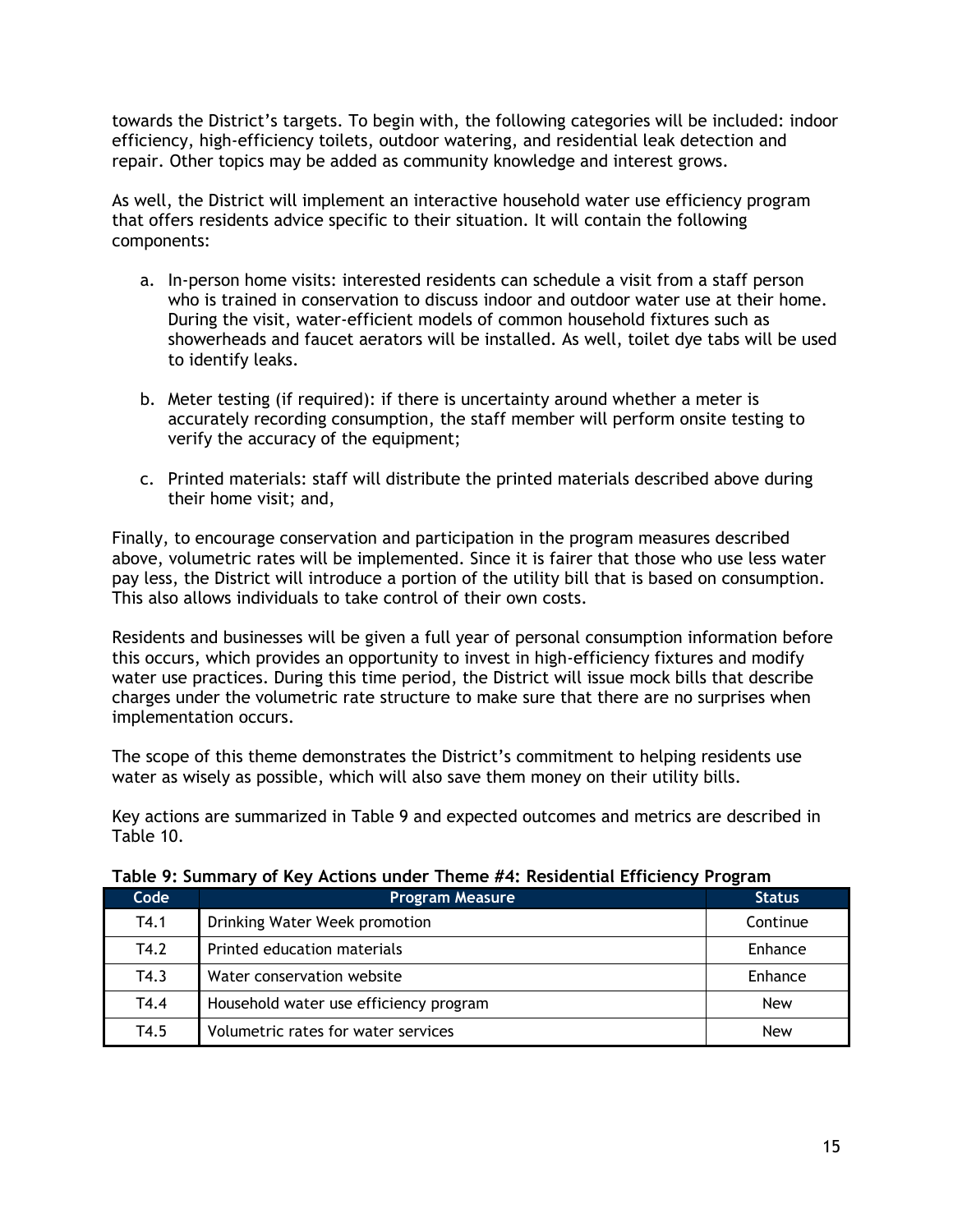| <b>Outcomes</b>                                                    | <b>Indicators</b>                                                      | <b>Metrics</b>      | <b>Methods</b>                           |
|--------------------------------------------------------------------|------------------------------------------------------------------------|---------------------|------------------------------------------|
| Residents are engaged with the<br>District's conservation program. | Interaction with the conservation<br>portion of the District's website | # of hits           |                                          |
|                                                                    | Inquiries into the conservation                                        | # of phone          |                                          |
|                                                                    | program                                                                | calls               |                                          |
|                                                                    |                                                                        | # of kits           | District staff to<br>track and calculate |
|                                                                    | Participation in the household<br>water use efficiency program         | # of home<br>visits |                                          |
|                                                                    | Total residential water use                                            | Average<br>TR Lcd   |                                          |

#### <span id="page-21-0"></span>**Table 10: Residential Efficiency Program Outcomes & Indicators**

This 2015-2025 conservation program equips residents with the knowledge, tools, and incentives required to sustainably reduce consumption without adversely impacting wellbeing. It also positions the District to lead the way to water efficiency by including measures that will identify opportunities for improvement at the utility and at public facilities.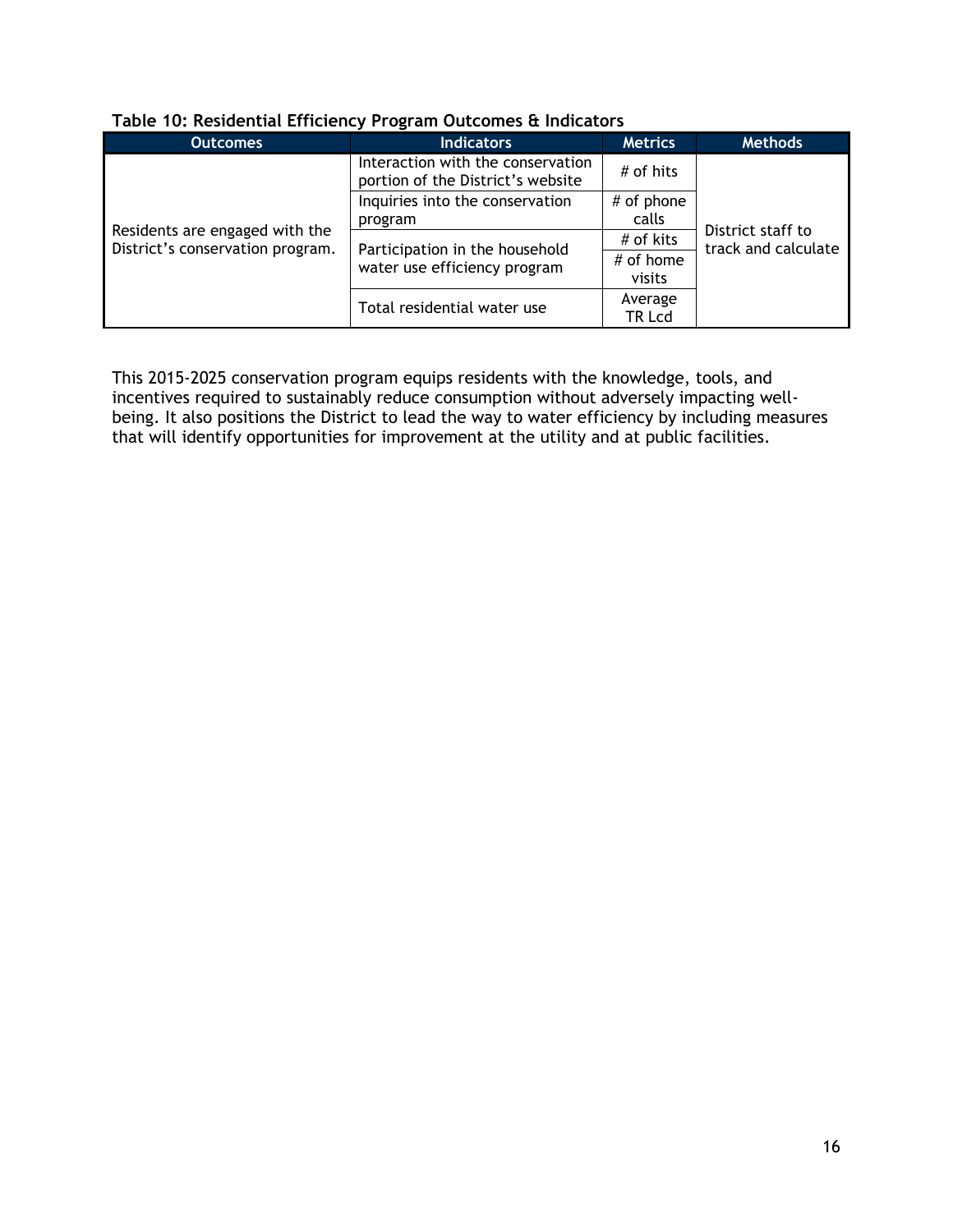# <span id="page-22-0"></span>**5. Implementation Plan**

This section describes how the water conservation program will be implemented. It also provides a framework for monitoring, evaluation and continuous improvement.

#### **5.1 Timing and Responsibilities**

Table 11 associates the list of actions with the division responsible for implementation. It also indicates the anticipated start date and whether the measure is new, enhanced or continuing. Additional schedule details can be found in Table 11.

<span id="page-22-1"></span>

| <b>Program Measure</b>                   |                                                                                                | <b>Status</b> | <b>Responsible Division</b>             | <b>Sector</b> |  |  |  |  |
|------------------------------------------|------------------------------------------------------------------------------------------------|---------------|-----------------------------------------|---------------|--|--|--|--|
| Theme #1: Outdoor Irrigation             |                                                                                                |               |                                         |               |  |  |  |  |
| T1.1                                     | Seasonal outdoor watering bylaw                                                                | Continue      | Planning                                | All           |  |  |  |  |
| T1.2                                     | Advertise seasonal outdoor watering bylaw and<br>distribute collateral to prompt participation | Enhance       | Communications /<br><b>Public Works</b> | All           |  |  |  |  |
| T1.3                                     | Education and outreach around outdoor<br>watering                                              | Enhance       | Communications /<br><b>Public Works</b> | Residential   |  |  |  |  |
|                                          | Theme #2: Improve Water Use Accounting                                                         |               |                                         |               |  |  |  |  |
| T2.1                                     | Utility water audit                                                                            | <b>New</b>    | <b>Public Works</b>                     | Municipal     |  |  |  |  |
| T2.2                                     | System leak detection program                                                                  | Enhance       | <b>Public Works</b>                     | Municipal     |  |  |  |  |
| T2.3                                     | Investigate pressure management and other<br>more advanced system loss control measures        | <b>New</b>    | <b>Public Works</b>                     | Municipal     |  |  |  |  |
| Theme #3: Municipal Leadership           |                                                                                                |               |                                         |               |  |  |  |  |
| T3.1                                     | Landscaping best practices in parks and<br>common areas                                        | Enhance       | <b>Public Works</b>                     | Municipal     |  |  |  |  |
| T3.2                                     | Audits and retrofits at municipal facilities                                                   | <b>New</b>    | <b>Public Works</b>                     | Municipal     |  |  |  |  |
| Theme #4: Residential Efficiency Program |                                                                                                |               |                                         |               |  |  |  |  |
| T4.1                                     | Drinking Water Week promotion                                                                  | Continue      | Communications /<br><b>Public Works</b> | All           |  |  |  |  |
| T4.2                                     | Printed education materials                                                                    | Enhance       | Communications                          | Residential   |  |  |  |  |
| T4.3                                     | Water conservation website                                                                     | Enhance       | Communications                          | Residential   |  |  |  |  |
| T4.4                                     | Household water use efficiency program                                                         | <b>New</b>    | <b>Public Works</b>                     | Residential   |  |  |  |  |
| T4.5                                     | Volumetric rates for water services                                                            | <b>New</b>    | Finance                                 | All           |  |  |  |  |

**Table 11: Program Responsibilities**

# **5.2 Implementation Schedule**

A summary schedule for implementation of the District's conservation program is outlined in Table 12 below. As requirements are more clearly defined this schedule may be modified.

In the short-term, efforts in 2015 will concentrate on developing printed materials to support residential water use efficiency. The household program will also kickoff and the District will issue mock volumetric pricing. 2016 will focus on audits of municipal facilities and the water utility. Volumetric rates for all customers will also take effect.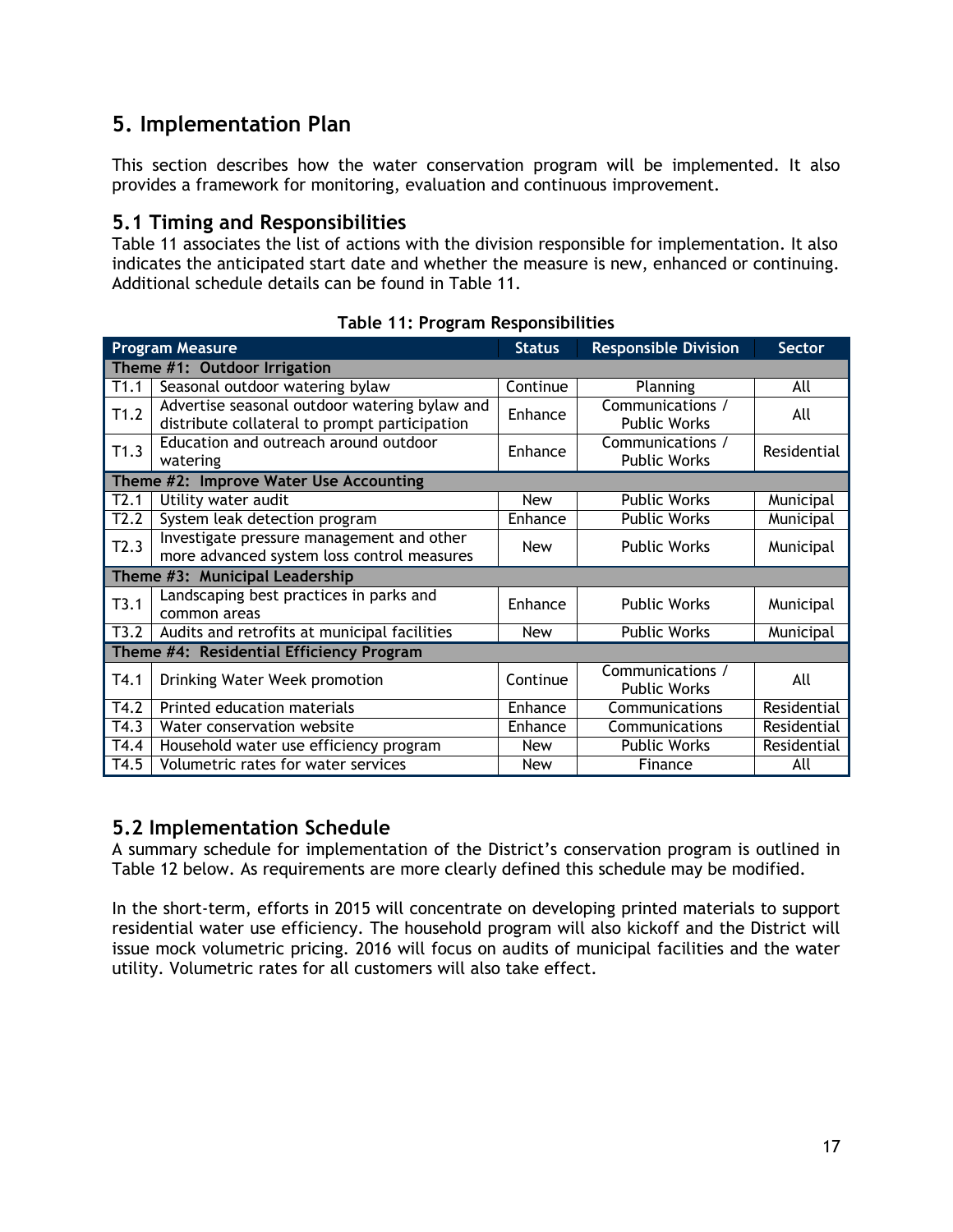|                                                                               | 2015 | 2016 | 2017 | 2018 | 2019 | 2020 | 2021 | 2022 | 2023 | 2024 |
|-------------------------------------------------------------------------------|------|------|------|------|------|------|------|------|------|------|
| #1: Outdoor Irrigation                                                        |      |      |      |      |      |      |      |      |      |      |
| Seasonal outdoor watering bylaw                                               |      |      |      |      |      |      |      |      |      |      |
| Advertise seasonal outdoor watering bylaw and distribute collateral to prompt |      |      |      |      |      |      |      |      |      |      |
| participation                                                                 |      |      |      |      |      |      |      |      |      |      |
| Education and outreach around outdoor watering                                |      |      |      |      |      |      |      |      |      |      |
| #2: Improve Water Use Accounting                                              |      |      |      |      |      |      |      |      |      |      |
| Utility water audit                                                           |      |      |      |      |      |      |      |      |      |      |
| System leak detection program                                                 |      |      |      |      |      |      |      |      |      |      |
| Investigate pressure management and other more advanced system loss           |      |      |      |      |      |      |      |      |      |      |
| control measures                                                              |      |      |      |      |      |      |      |      |      |      |
| #3: Municipal Leadership                                                      |      |      |      |      |      |      |      |      |      |      |
| Landscaping best practices in parks and common areas                          |      |      |      |      |      |      |      |      |      |      |
| Audits and retrofits at municipal facilities                                  |      |      |      |      |      |      |      |      |      |      |
| #4: Residential Efficiency Program                                            |      |      |      |      |      |      |      |      |      |      |
| Drinking Water Week promotion                                                 |      |      |      |      |      |      |      |      |      |      |
| Printed education materials                                                   |      |      |      |      |      |      |      |      |      |      |
| Water conservation website                                                    |      |      |      |      |      |      |      |      |      |      |
| Household water efficiency program                                            |      |      |      |      |      |      |      |      |      |      |
| Volumetric rates for water services                                           |      |      |      |      |      |      |      |      |      |      |
| <b>Monitoring &amp; Evaluation</b>                                            |      |      |      |      |      |      |      |      |      |      |
| Evaluate indicators and performance metrics                                   |      |      |      |      |      |      |      |      |      |      |
| <b>Revise Water Conservation Strategy</b>                                     |      |      |      |      |      |      |      |      |      |      |

#### <span id="page-23-0"></span>**Legend**

Measure that is beginning or has a defined timeframe

Measure that is continuous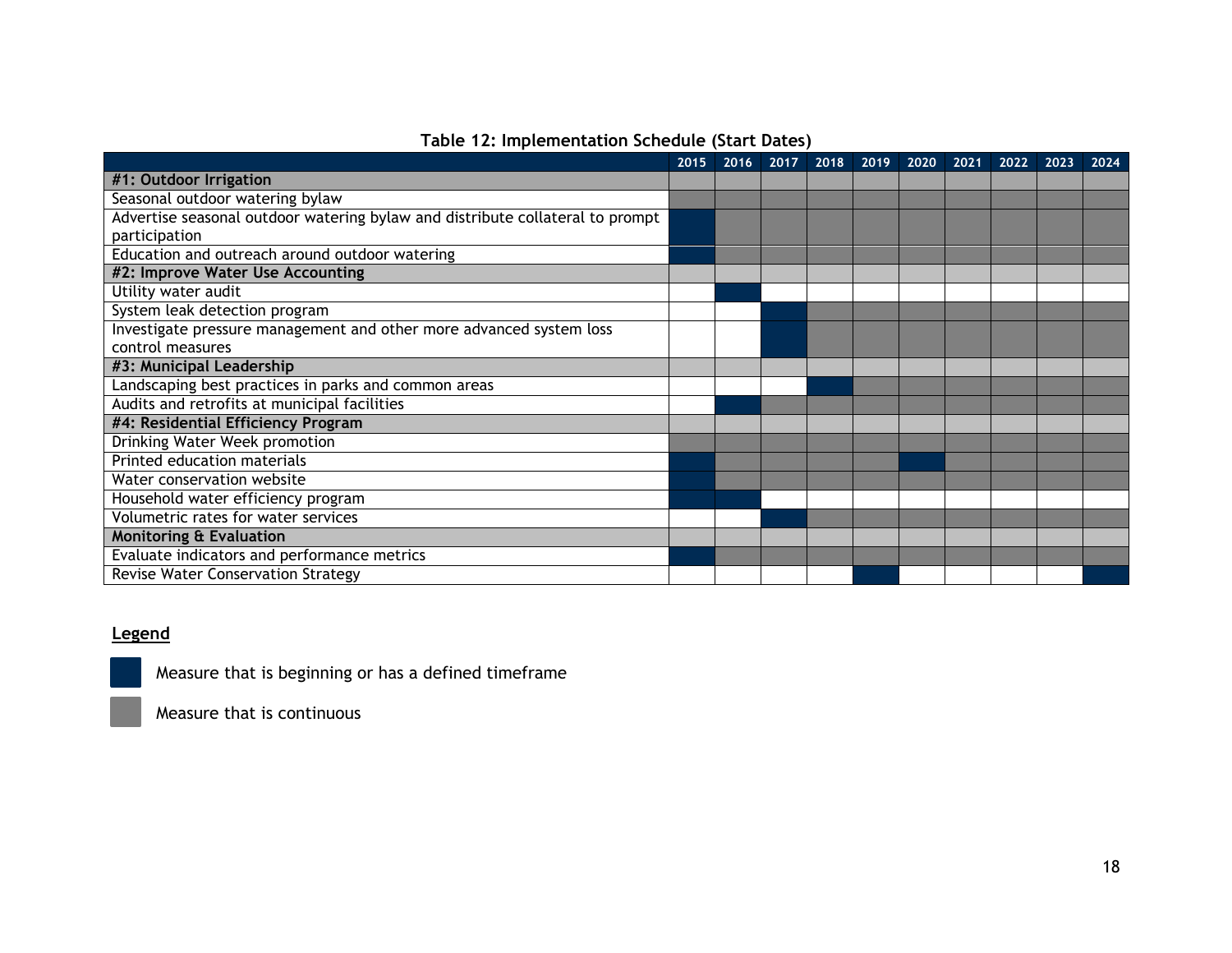# **5.3 Monitoring and Evaluation**

Expected outcomes and indicators from each program theme are compiled in Table 13. An overall outcome has also been added. Performance will primarily be measured through staff tracking.

<span id="page-24-0"></span>

| <b>Theme</b>   | <b>Outcomes</b>                                                                                                                                                   | <b>Indicators</b>                                                               | <b>Metrics</b>                                                                    | <b>Methods</b>                       |  |
|----------------|-------------------------------------------------------------------------------------------------------------------------------------------------------------------|---------------------------------------------------------------------------------|-----------------------------------------------------------------------------------|--------------------------------------|--|
| $\mathbf{1}$   |                                                                                                                                                                   | Peaking factor<br>reduction                                                     | Maximum Day<br>Demand / Average<br>Day Demand                                     | <b>District</b><br>staff to<br>track |  |
|                | Sustainable reductions in summer<br>water use are achieved.                                                                                                       | High levels of<br>compliance with the<br>outdoor watering<br>bylaw              | # of watering<br>bylaw warnings<br>issued                                         | <b>District</b><br>staff to          |  |
|                |                                                                                                                                                                   | Level of engagement<br>with the enhanced<br>education program                   | # of conversations<br>with residents                                              | track                                |  |
| $\overline{2}$ | The District of Lillooet has improved                                                                                                                             | Infrastructure<br>Leakage Index                                                 | ILI                                                                               | <b>Utility</b><br>water<br>audit     |  |
|                | information on NRW and control of<br>the level of losses currently<br>occurring in the network. This leads<br>to enhanced credibility among<br>community members. | Volume of water<br>losses (real and<br>apparent)                                | $m3/$ service<br>connection/year<br># of leaks on<br>private property<br>repaired | <b>District</b><br>staff to<br>track |  |
|                |                                                                                                                                                                   | Volume of NRW                                                                   | % of system input<br>volume                                                       |                                      |  |
|                | The District of Lillooet exemplifies<br>sustainable water use actions.                                                                                            | # of inefficient<br>fixtures and fittings                                       | # of fixtures<br>retrofitted                                                      | <b>District</b>                      |  |
| $\overline{3}$ |                                                                                                                                                                   | remaining in<br>municipal buildings                                             | # of fixtures<br>remaining                                                        | staff to<br>track                    |  |
| $\overline{4}$ |                                                                                                                                                                   | Interaction with the<br>conservation portion<br>of the District's<br>website    | # of hits                                                                         | <b>District</b><br>staff to          |  |
|                | Residents are engaged with the<br>District's conservation program.                                                                                                | Inquiries into the<br>conservation program                                      | # of phone calls                                                                  |                                      |  |
|                |                                                                                                                                                                   | Participation in the                                                            | $#$ of kits                                                                       | track                                |  |
|                |                                                                                                                                                                   | household water use<br>efficiency program                                       | # of home visits                                                                  |                                      |  |
|                |                                                                                                                                                                   | <b>Total residential</b><br>water use                                           | Average TR Lcd                                                                    |                                      |  |
| <b>Overall</b> | The water conservation program<br>provides good value to the District<br>and to the community.                                                                    | Change in residential<br>per capita water use<br>per program dollar<br>invested | $Lcd/$ \$                                                                         | <b>District</b><br>staff to<br>track |  |

#### **Table 13: Outcomes, Indicators and Metrics**

Progress on implementation of the measures described in this plan will be tracked. The status of indicators and progress towards water use targets will be reported to Council annually.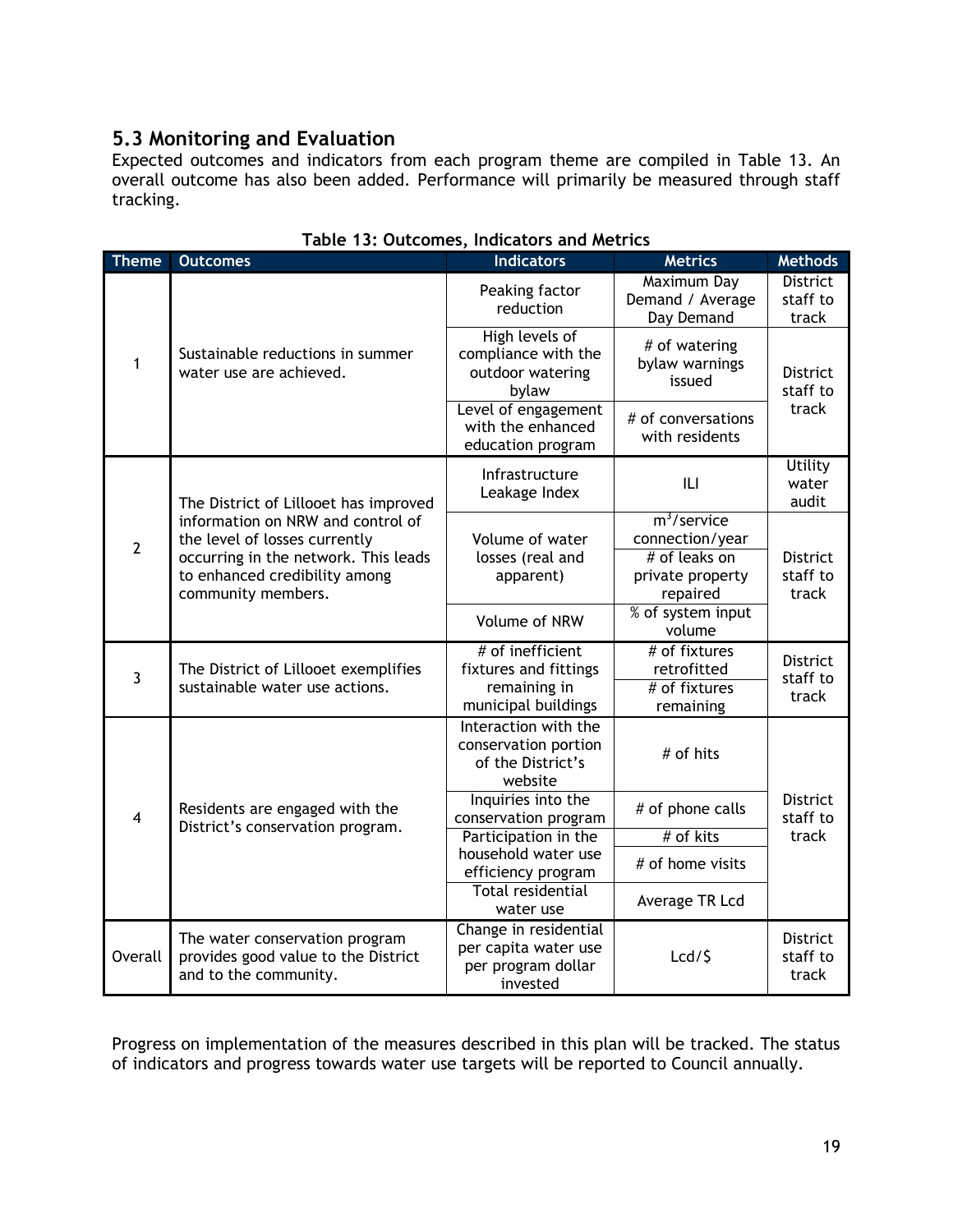As well, this plan will be reviewed and updated after five years, half way through the implementation period. If required, targets and timelines may be adapted based on findings from this mid-term evaluation.

# <span id="page-25-0"></span>**6. Conclusion**

Through adoption of this plan the District of Lillooet is working towards its commitment to provide sustainable and safe water to the community today and into the future. The District will implement tried and tested conservation measures that have been proven to reduce consumption in communities throughout the province and across the country.

Residential water use in the District of Lillooet is currently higher than most similar communities, at 686 litres per person each day, and has been increasing in the past years. As such, practical milestones and targets to reduce consumption have been set as follows:

- reduce total residential Lcd to 520 by 2020;
- reach a total residential Lcd of 450 by 2025;
- reduce the amount of water produced each year by 5% of the baseline amount until 2020; and,
- after 2020, reduce the amount of produced water by 2% of the baseline each year.

These targets will be achieved through implementation of conservation measures that can be categorized into four themes:

- Theme #1: Outdoor irrigation;
- Theme #2: Improved water use accounting;
- Theme #3: Municipal leadership; and,
- Theme #4: Residential efficiency program.

Conserving water has many advantages for the District. Most importantly, it saves energy and money for treatment and distribution, it fulfills external infrastructure funding commitments, and it enhances the District's stewardship of our shared natural environment. Using water as efficiently as possible is the responsibility of each and every individual. Only if everyone does their part can these benefits can be enjoyed by the community.

This strategy is considered to be a "living" document – one that is flexible, adaptable, and responsive to changes in technology, awareness, and other factors that will occur during the implementation period. Over the next 10 years, staff will continue to explore up-and-coming areas of water efficiency. By 2025, the District of Lillooet will have solid data and be able to build on this foundational program to design new measures that address emerging issues of the next decade.